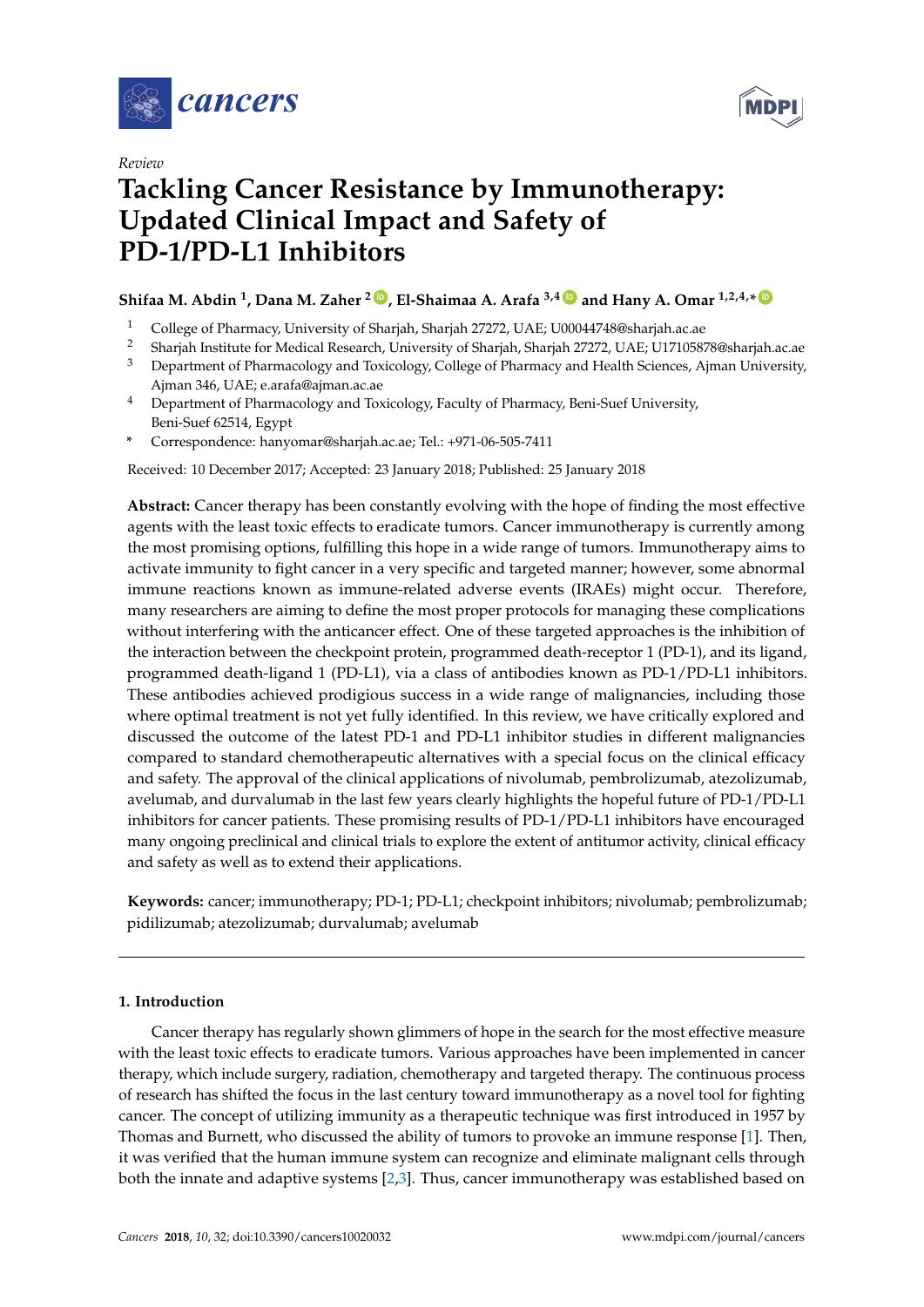modulating the immune system to combat tumors in contrast to the traditional strategies that aim to target tumors for eradication [4,5].

The growing evidence on the role of immunity in treating cancer has given rise to multiple strategies such as the inhibition of cancer checkpoint proteins. Checkpoint proteins are considered a vital part of the immune system expressed on different immune cells with the ability to initiate an immune response either by their activation or inhibition [6]. In 1997, Rituximab was the first approved immunomodulatory monoclonal antibody (mAb) in cancer immunotherapy targeting the B-lymphocyte antigen, CD20, in non-Hodgkin lymphoma [7].

The activation of checkpoint proteins expressed on T-lymphocytes such as cytotoxic T-lymphocyte antigen 4 (CTLA-4) and PD-1, usually helps the tumor cells to escape detection by the immune system. Thus, the inhibition of these checkpoint proteins would activate the immune system against tumors [8]. Compared to chemotherapy and targeted therapy, checkpoint inhibitors have demonstrated higher rates of response, remission, and overall better survival rates in numerous kinds of tumors [9]. However, the primary documented cancer resistance with the use of PD-1 pathway inhibitors aroused initial doubts regarding their clinical applications [10]. In addition, IRAEs associated with the use of checkpoint inhibitors might hinder their application [11]. PD-1 receptors are related to the CD28 family, which is located on numerous immune cells, including T and B lymphocytes and natural killers. PD-L1 (B7-H1, CD274) is a protein that belongs to the B7 family, which acts as a ligand for PD-1 receptors. PD-L1 expression is diverse as it can be located on some of the tumor-infiltrating immune cells, including myeloid-derived suppressor cells, T cells, B cells, monocytes, macrophages and dendritic cells. In addition, the presence of PD-L1 was documented on different types of non-hematopoietic tissues [12]. Moreover, it can be upregulated in some types of cancers that utilize these checkpoints to escape immune defenses through the interaction between PD-L1 ligands expressed in these tumors and the inhibitory PD-1 receptors on immune cells [12].

This binding acts as an off-switch to immunity, preventing the activation of immune cells against cancer cells [13]. PD-1/PD-L1 inhibitors block this binding, and help the immune cells to regain their defensive role (Figure 1). However, in some types of malignancies, the expression of PD-L1 is induced by the inflammatory mediator, IFN- $\gamma$ , from the tumor stromal cells which inhibits CD8<sup>+</sup> cytotoxic T cells from inducing an anti-tumor response. Thus, tumors would acquire an adaptive resistance γ through PD-L1 upregulation, which is one of the obstacles against the application of PD-1/PD-L1 inhibitors [14].



**Figure 1.** Diagram depicting the anticancer mechanism of PD-1/PD-L1 inhibitors. Tumor cells escape from the anti-tumor activity of T cells by the binding of PD-L1 to the PD-1 receptor. PD-1 or PD-L1 antibodies block the binding of PD-L1 on tumor cells to PD-1 receptors on T cells, which allows T cells to induce the immune response against tumor cells. MHCI, Major histocompatibility complex I; TCR, T cell receptor; PD-L1, Programmed death-ligand 1; PD-1, Programmed death-receptor 1; Ab, antibody.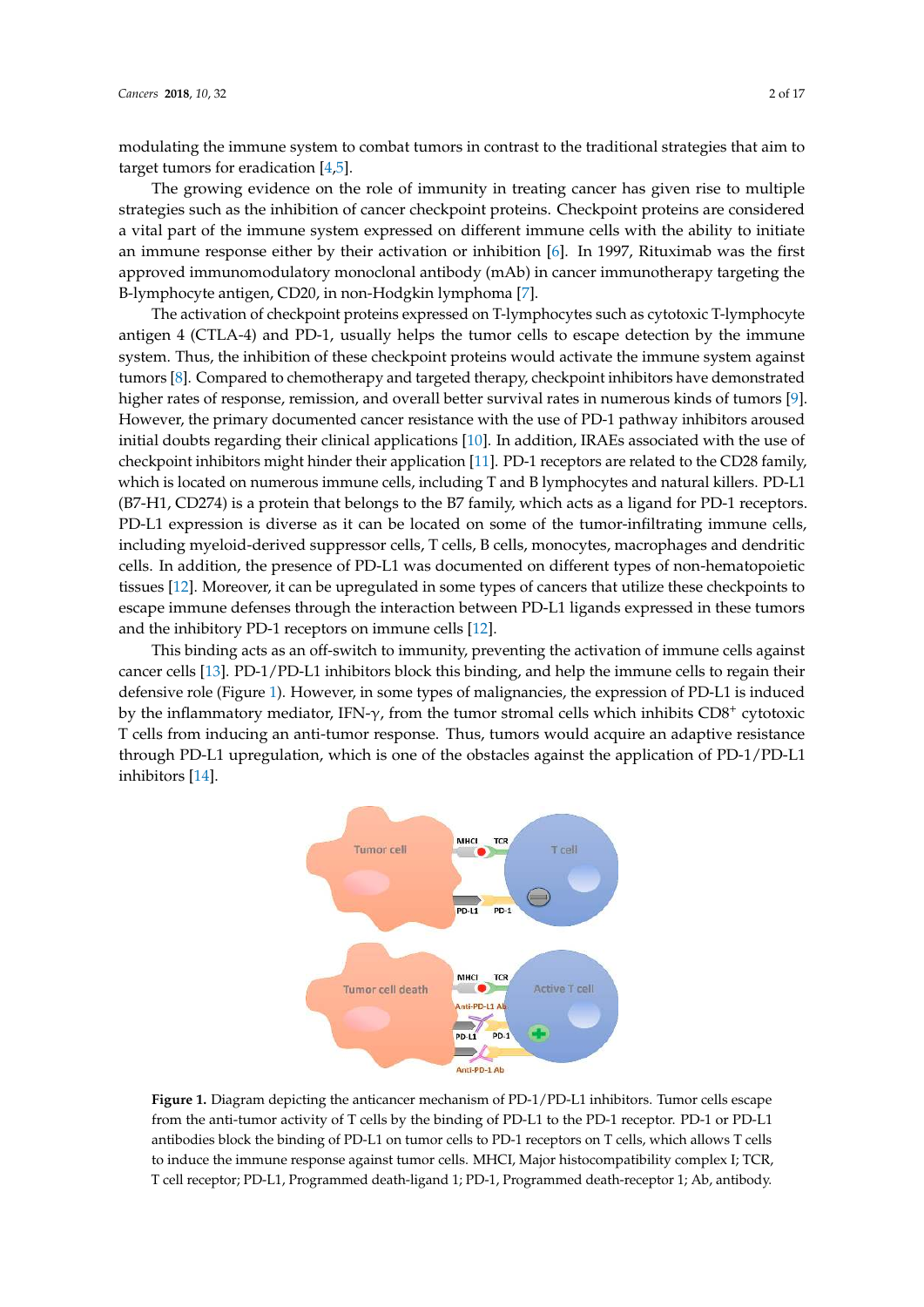The efficacy of PD-1/PD-L1 pathway inhibitors was demonstrated in over 15 types of tumors with high success rates compared to traditional chemotherapy [15]. One of these explored malignancies is the non-small cell lung cancer (NSCLC). Since lung cancer was not considered immunogenic, the association between immune response and lung cancer was discussed historically to be of poor strength [16]. However, counteracting evidence came to the fore in the discovery of the expression of PD-L1 in lung tumor cells, which suggested the role of T-cells in combatting NSCLC [17]. The efficacy of PD-L1 inhibitors was initially verified in different animal models of NSCLC before the approval of many PD-L1 inhibitors for NSCLC treatment [18,19].

Since these agents target the immune system, tumors whose growth and development are affected by the immune system would be greatly affected. For example, in metastatic melanoma (MM), many approaches targeting the immune system have been used and thus, immunotherapy for MM is well defined [20]. The U.S. food and drug administration (FDA) first approved the use of interferon and interleukin 2 (IL-2) for melanoma based on better responses compared to the use of classical chemotherapy [21]. The first immune checkpoint inhibitor approved for MM was ipilimumab, a CTLA-4 inhibitor [22]. Another immune checkpoint inhibitor, nivolumab, which is a PD-1 inhibitor was FDA approved for MM treatment [23]. The urothelial bladder cancer is another malignancy where multiple PD-1/PD-L1 inhibitors are FDA approved for the treatment. This tumor has a well-known immunogenicity, due to its marked high expression levels of immune-related factors such as PD-L1 and other immune markers [24]. Therefore, any cancer with proven expression of the PD-L1 ligand should be a potential target for these checkpoint inhibitors.

In this review, we have critically explored and discussed the outcome of the latest PD-1 and PD-L1 inhibitor studies in different malignancies compared to standard chemotherapeutic alternatives with a special focus on the clinical efficacy and safety.

## **2. PD-1 Inhibitors**

## *2.1. Nivolumab*

Nivolumab (BMS-936558/MDX-1106/ONO 4538), an IgG-4 mAb, is a PD-1 inhibitor, which has a broad spectrum of activity in different types of tumors (Table 1) [23,25]. Many clinical studies have demonstrated the superiority of nivolumab over chemotherapy and provided evidence of tolerability when it comes to patients' survival rates and response parameters [24]. In light of the continuous and successful results of nivolumab use in MM patients, in 2014, the FDA granted nivolumab accelerated approval for its use in MM patients who did not respond to other treatments [26]. One of the phase III trials compared the efficacy of nivolumab to dacarbazine, a chemotherapeutic agent, as a first-line treatment in MM patients with negative B-RAF mutation [27]. In this study, 418 MM patients were randomized to receive either dacarbazine or nivolumab at a dose of 300 mg/kg every two weeks. The 1-year survival rate of patients on nivolumab was 73%, and only 11.7% of them displayed adverse events. On the other hand, 42% of patients who received chemotherapy (dacarbazine) had an overall survival (OS) rate of one year and 17.6% displayed adverse events [27]. Thus, the conducted trial confirmed the superiority of nivolumab over chemotherapy due to a higher response rate and better tolerability. In another phase I/II cohort study, a total of 107 melanoma pretreated patients were enrolled, to receive nivolumab intravenously twice a week at a dose range of 0.1–10 mg/kg. The median OS was 17 months and the objective response rate (ORR) was 31% [23].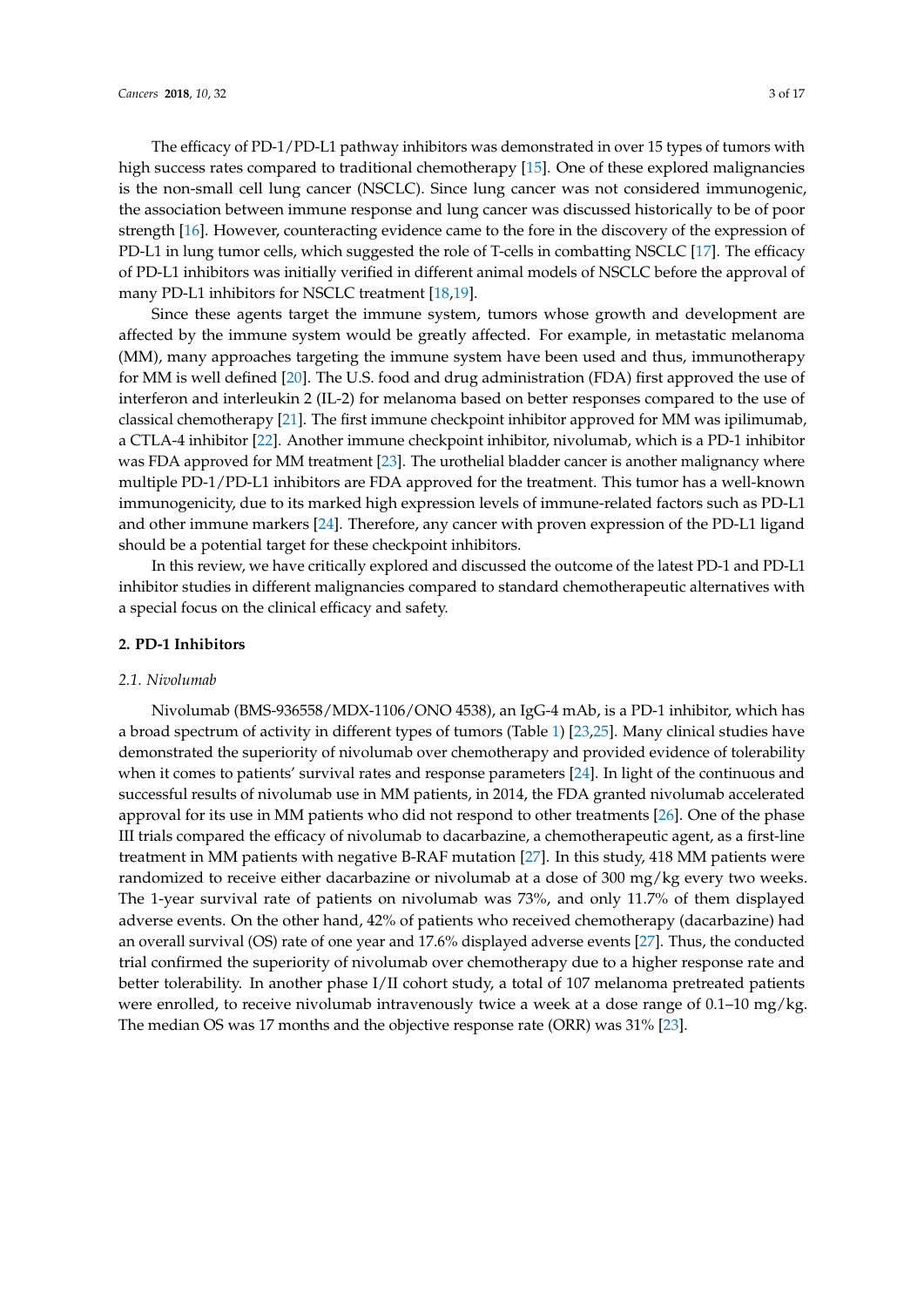**I**

**Hematological**

| Drug          | Phase        | <b>Indication (Case)</b>               | Number of<br>Patients | <b>Median OS</b>         | ORR $(\%)$               | <b>PFS</b>               | <b>Control Drug</b>                  | <b>NCT Number</b>        | Ref.     |
|---------------|--------------|----------------------------------------|-----------------------|--------------------------|--------------------------|--------------------------|--------------------------------------|--------------------------|----------|
| Nivolumab     | III          | <b>B-RAF</b> negative MM               | 418                   | $\overline{\phantom{0}}$ | 40                       | 5.1 m                    | Dacarbazine                          | NCT01721772              | $[27]$   |
|               | I/II         | Melanoma pretreated                    | 107                   | 17 <sub>m</sub>          | 31                       | 3.7 <sub>m</sub>         |                                      | NCT00730639              | $[23]$   |
|               | III          | <b>Advanced NSCLC</b>                  | 272                   | 9.2 <sub>m</sub>         | 20                       | 3.5 <sub>m</sub>         | Docetaxel                            | NCT01642004              | $[28]$   |
|               | III          | <b>Advanced NSCLC</b>                  | 582                   | 12.2 <sub>m</sub>        | 19                       | 2.3 <sub>m</sub>         | Docetaxel                            | NCT01673867              | [28, 29] |
|               |              | <b>NSCLC</b>                           | 52                    | 19.4 m                   | 28                       | 3.6 <sub>m</sub>         | Docetaxel                            | NCT01454102              | [30]     |
|               | III          | <b>GEJC</b>                            | 493                   | 5.32 m                   | 11.2                     | 1.61 <sub>m</sub>        | Placebo                              | NCT02267343              | $[31]$   |
|               | I/II         | Advanced and<br>metastatic GEJC        | 59                    | 6.8 <sub>m</sub>         | 18                       | $\overline{\phantom{a}}$ |                                      | NCT01928394              | $[32]$   |
|               | III          | Head and neck cancer                   | 361                   | 7.5 <sub>m</sub>         |                          | 2 <sub>m</sub>           | Methotrexate/<br>Docetaxel/Cetuximab | NCT02105636              | $[25]$   |
|               | П            | Ovarian cancer                         | 20                    | 20 <sub>m</sub>          | $\overline{\phantom{a}}$ | 3.5 <sub>m</sub>         | $\overline{\phantom{a}}$             | $\overline{\phantom{a}}$ | $[33]$   |
| Pembrolizumab | II/III       | <b>NSCLC</b>                           | 1034                  | 12.7 <sub>m</sub>        | 44.8                     | 4 <sub>m</sub>           | Docetaxel                            | NCT01905657              | $[34]$   |
|               | IB           | Urothelial cancer                      | 33                    | $\overline{\phantom{0}}$ | 38                       |                          |                                      | NCT02335424              | $[35]$   |
|               | $\mathbf{I}$ | <b>MM</b>                              | 150                   | $\overline{\phantom{a}}$ |                          | 31 wk                    |                                      |                          | [36]     |
|               | <b>IB</b>    | Metastatic<br>nasopharyngeal carcinoma | 27                    | $\overline{\phantom{a}}$ | 25.9                     |                          | $\overline{\phantom{a}}$             | <b>NCT02054806</b>       | $[37]$   |
|               |              | <b>MM</b>                              | 135                   | $\overline{\phantom{a}}$ | 41                       | 38% (10 mg/kg)           | $\overline{\phantom{a}}$             | <b>NCT1295827</b>        | $[38]$   |
|               | <b>IB</b>    | <b>TNBC</b>                            | 27                    | $\overline{\phantom{0}}$ | 18.5                     |                          | $\overline{\phantom{0}}$             | NCT02447003              | $[39]$   |
|               | IB           | Ovarian cancer                         | 26                    | $\overline{\phantom{a}}$ |                          |                          |                                      | NCT02054806              | $[40]$   |
|               | IB           | rrPMBCL                                | 18                    | $\overline{\phantom{a}}$ | 41                       |                          |                                      | NCT01953692.             | $[41]$   |
|               |              |                                        |                       |                          |                          |                          |                                      |                          |          |

**II Melanoma 103 - 5.9 2.8 m - NCT01435369 [44]**

**malignancies 17 - - - - - [43]**

**Table 1.** PD-1- inhibitors.

**NCT**, National clinical trial; **PFS**, Progression free survival; **OS**, Overall survival; **ORR**, Objective response rate; **MM**, Metastatic melanoma; **NSCLC**, Non-small cell lung cancer; **GEJC**, Gastroesophageal junction cancer; **TNBC**, Triple negative breast cancer; **rrPMBCL**, Relapsed or refractory primary mediastinal large B-cell lymphoma; **DLBCL**, Diffuse large B-cell lymphoma.

**Pizilizumab II DLBCL 66 - 72 72% NCT00532259 [42]**

**AMP-224 I Solid tumors 6 - - - - - [45] AMP-514 I Advanced malignancies 150 - - - - NCT02118337 [46,47]**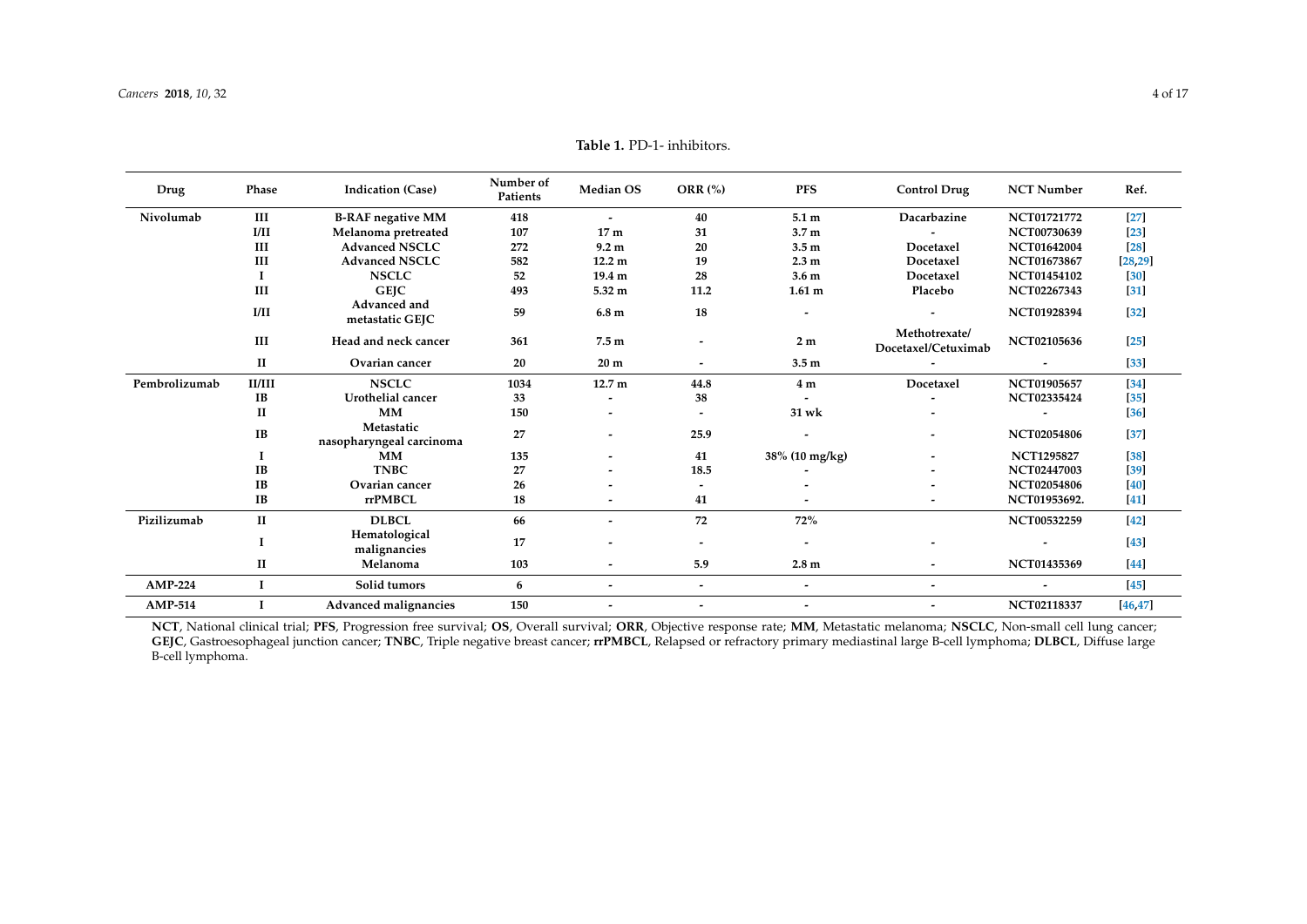Other studies were performed to explore the effect of nivolumab in NSCLC treatment. Some of these trials assessed its efficacy as a second-line treatment upon the initiation of other types of therapy. The latest related preformed trials are the CheckMate 017 and CheckMate 57 [28,29]. Both are phase III trials, which were performed on patients with advanced NSCLC after or during the initiation of platinum-based drugs as chemotherapy. These trials randomized the patients into two groups, either to receive docetaxel or nivolumab and both trials showed results favoring nivolumab over docetaxel. The CheckMate 017 trial, which was implemented on 272 patients, resulted in a median OS with nivolumab of 9.2 months compared to 6.0 months with docetaxel, and a higher ORR with nivolumab (20%) compared to (9%) within docetaxel-treated patients. This trial has also demonstrated a higher safety profile for nivolumab, in which only 7% of the nivolumab-treated group displayed grade 3–4 therapy-related adverse events, unlike the docetaxel group, where the adverse events were exhibited in 55% of treated patients [28]. In addition, CheckMate 57 confirmed the previous results, but on a larger scale, as it was applied on 582 patients with the same conditions as CheckMate 017. CheckMate 57 showed the superiority of nivolumab with the following results: median OS with nivolumab recorded as 12.2 months (95% CI, 9.7–15.0), while in the docetaxel arm, the median OS was recorded as 9.4 months (95% CI, 8.0–10.7) [29].

These findings were the reasons behind the FDA approval of nivolumab use as a second-line treatment in advanced NSCLC, in 2015 [28]. Further trials to investigate nivolumab efficacy as a sole first-line agent in NSCLC were performed. The CheckMate 012 trial showed an ORR of 28% in NSCLC patients with a positive PD-L1 expression in patients treated with nivolumab [30]. However, nivolumab showed no superiority when compared to platinum-based chemotherapy as a first-line agent, according to the CheckMate 026 trial results [48]. These studies concluded that enough evidence has been collected, making the use of nivolumab as a second-line treatment in both MM and NSCLC highly recommended. Nonetheless, there is no doubt that nivolumab would be of great benefit in MM, since it is known to be one of the most immunogenic cancers [49]. Currently, many ongoing trials are exploiting the use of nivolumab in other types of solid tumors such as gastric cancer. A phase III trial was performed to investigate the capacity of nivolumab in solving the poor prognosis of gastroesophageal junction cancer (GEJC). In this trial, a group of 493 patients, who failed to achieve a response to chemotherapy, were randomized to receive nivolumab or a placebo. Patients treated with nivolumab showed superior results to the placebo with a median OS of 5.32 months vs. 4.14 months with the placebo and an ORR of 11.2% compared to 0% with the placebo. Based on these findings, nivolumab would be a favored treatment option for GEJC [31]. Furthermore, CheckMate 032, a phase I/II study, was preformed specifically on advanced and metastatic cases of GEJC. This study presented supporting evidence of the previously demonstrated tolerance and response data upon the use of nivolumab as a monotherapy in this type of gastric cancer. Among the 59 enrolled PD-L1-positive patients, 18% were noted as an ORR [32]. Nivolumab has again proved its superiority over the regular use of chemotherapy in Head and Neck cancer, according to the randomized phase III trial. The CheckMate 141 study enrolled 361 Head and Neck cancer patients, all of whom were previously treated with platinum-based compounds. In this study, patients were given either nivolumab at a dose of 3 mg/kg every two weeks or the researcher's selection of chemotherapeutic drug. The nivolumab group achieved 7.5 months median OS compared to 5.1 months with the chemotherapy group; in addition, nivolumab-treated patients had lower death risk by 30% [25]. Lastly, nivolumab was also investigated in ovarian cancer; two cohort studies were conducted in which a total of 20 chemotherapy-resistant patients were treated with nivolumab at a 1 mg/kg or 3 mg/kg dose. Among the 20 enrolled patients, the overall median survival was 20 months; the best overall response was 15% and only eight patients showed grade 3–4 adverse events [33]. All the previously described uses of nivolumab across different malignancies share a higher clinical efficacy and a lower potential for treatment-related adverse events compared to chemotherapy. However, in rare cases, nivolumab can result in potentially more harmful side effects than displayed by chemotherapy-treated patients, as shown by IRAEs. One of the life threatening IRAEs is interstitial lung disease (ILD), which was reported to be an adverse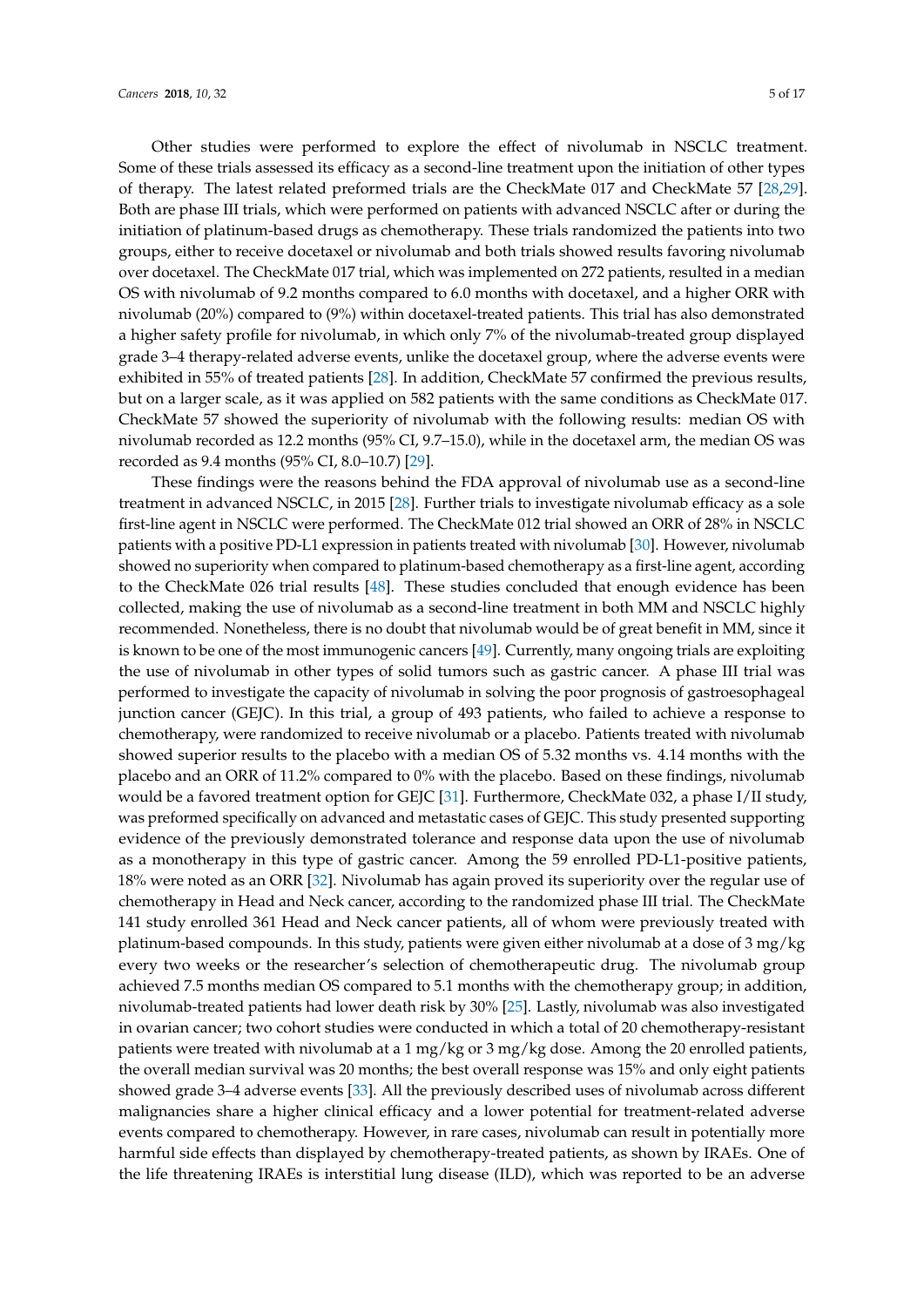event resulting from nivolumab use in three NSLC patients; two out of those three patients died of respiratory failure [50]. This contradicts with the encouraging results that favored nivolumab use over chemotherapy in NSCLC patients. To conclude, the IRAEs associated with nivolumab represent a drawback, especially when it comes to nivolumab recognition as a first-line agent. Hence, further investigation is required to target the prevalence of such deadly side effects, and to define the type of tumor in which nivolumab application would be the best option.

#### *2.2. Pembrolizumab*

Pembrolizumab (MK-3475) is an IgG-1 mAb that is considered to be a highly potent and selective PD-1 inhibitor [51]; it was approved by the FDA for the treatment of both MM and NSCLC (Table 1) [52,53]. In NSCLC, pembrolizumab displayed a great efficacy as a first- and second-line treatment. The KEYNOTE-001 phase II/III trial is one of the studies that confirmed pembrolizumab's success in NSCLC. This trial enrolled 1034 NSCLC patients previously treated with chemotherapy, immunotherapy, epidermal growth factor receptor (EGFR) inhibitor or anaplastic lymphoma kinase (ALK) inhibitor who had positive PD-L1 expression. Patients in this trial were randomized to receive either 2 mg/kg or 10 mg/kg of pembrolizumab in addition to a group of patients who received 75 mg/m<sup>2</sup> of docetaxel, administered every 3 weeks. Parallel to nivolumab trials, the results were in favor of pembrolizumab over docetaxel as a chemotherapeutic agent in the two different regimens. The median OS was 10.4 and 12.7 months for those who received 2 mg/kg and 10 mg/kg of pembrolizumab, respectively. On the other hand, docetaxel patients had 8.5 months as a median OS. Furthermore, better tolerance was noted in patients treated with pembrolizumab, where only 13–16% of the patients expressed adverse effects compared to 35% in docetaxel-treated patients [34].

The efficacy and safety of pembrolizumab as a first-line agent in NSCLC gave more promising results than nivolumab against chemotherapy. The ORR with pembrolizumab as a first-line therapy was 44.8%. However, the ORR of the docetaxel-treated group was only 27.8% with 2.2 months as the median time of response to both groups [54]. Studies revealed another potential application of pembrolizumab, i.e., the treatment of recurrent and metastatic urothelial cancer that may include the urethra, the ureter, or the pelvis [55]. The lack of a defined effective therapy for this type of cancer illustrates the importance of pembrolizumab's role, which is demonstrated in the documented results in comparison to the conventional therapy [55].

The antitumor efficacy of pembrolizumab according to the results of the KEYNOTE-012 study was durable; it revealed a good response rate. About 33 urothelial cancer patients were enrolled in this phase IB study to receive pembrolizumab at a dose of 10 mg/kg every two weeks. The retrieved ORR was 38% among the PD-L1-positive patients and 5% of the pembrolizumab-treated patients displayed grade 3–4 adverse effects [35].

Currently, a phase II study (KEYNOTE-052) is running, in which urothelial cancer patients are enrolled to receive pembrolizumab as a first-line agent [56]. If this study manages to prove the efficacy of pembrolizumab, it will replace cisplatin, the conventional indicated drug for urothelial cancer. The treatment with cisplatin requires a functional kidney which restricts the number of eligible patients [57]. Therefore, pembrolizumab would improve cancer prognosis and broaden the spectrum of patients' eligibility for the available treatment.

MM is another FDA approved indication of pembrolizumab as an anticancer agent. In KEYNOTE-002, a phase II clinical trial [38], pembrolizumab demonstrated its powerful role and superiority over chemotherapy in the treatment of melanoma patients. In this trial, 540 patients were allocated to three groups; two groups were assigned to receive either 2 mg/kg or 10 mg/kg of pembrolizumab every three weeks, and the third group of patients were given chemotherapy. The higher administered dose of pembrolizumab (10 mg/kg) resulted in the best progression-free survival (PFS) percent at six months (38%) compared to 34% and 16% in the 2 mg/kg group and in the chemotherapy-treated group, respectively. However, the best tolerance among patients was revealed in the group treated with 2 mg/kg of pembrolizumab, in which only 11% of them showed adverse effects,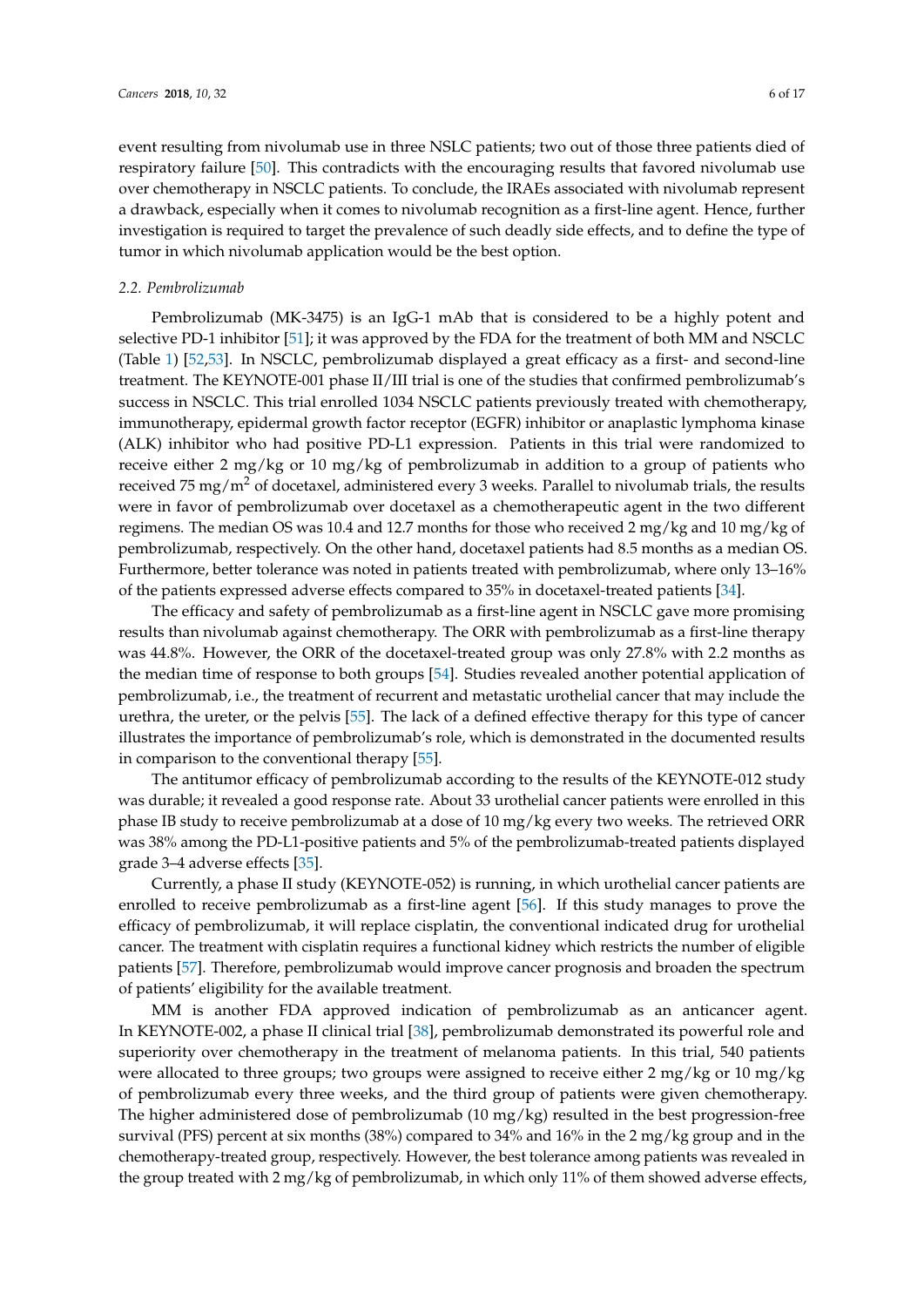whereas 14% and 26% of the patients who were given 10 mg/kg of pembrolizumab and chemotherapy, respectively, experienced adverse effects [38].

Furthermore, the efficacy of pembrolizumab in MM patients was demonstrated in another large phase I clinical trial, which enrolled MM patients to receive pembrolizumab at a dose of 2 mg/kg or 10 mg/kg once every two or three weeks [36]. The highest ORR (49%) was achieved in patients treated with 10 mg/kg once every two weeks, which was assessed by RECIST 1.1 through independent central review, and the median PFS was noted to be 31 weeks with a follow-up period exceeding 13 months for all the treated patients [36]. Additional types of tumors were found to be sensitive to the antitumor activity of pembrolizumab as the metastatic and the recurrent nasopharyngeal carcinoma. The KEYNOTE-028 study, a phase IB nonrandomized trial, enrolled 27 pretreated patients to receive pembrolizumab at a dose of 10 mg/kg every two weeks. The ORR among these patients was 25.9% and 15% of them displayed treatment-related adverse events that were classified to be below grade three [37]. The latest study investigating pembrolizumab potency was in triple-negative breast cancer (TNBC) patients. KEYNOTE-012 is a phase IB trial that provided initial evidence on the potential efficacy [39]. In this study, 27 TNBC female patients were enrolled and received 10 mg/kg of pembrolizumab every two weeks; 18.5% was documented as the ORR and no severe toxicities were noted [39].

A similar phase IB study (KEYNOTE-028), which was performed in PD-L1-positive ovarian cancer patients, provided promising preliminary results. Among the 26 enrolled patients, one patient achieved a complete response and two patients showed partial response after treatment with 10 mg/kg of pembrolizumab once every two weeks. The best OR was 11.5% and all patients experienced  $\geq$ 1 adverse events such as fatigue, anemia and decreased appetite [40]. Thus, further investigations may introduce pembrolizumab as an effective and well tolerated agent in the treatment of breast and ovarian cancer. Finally, it was proven that pembrolizumab anticancer activity is not restricted only to solid tumors, but also covers the relapsed or refractory primary mediastinal large B-cell lymphoma (rrPMBCL) which is a challenging tumor to cure. The multi-cohort study, KEYNOTE-013, showed successful outcomes, as the ORR was 41% among the 18 enrolled rrPMBCL patients [41]. Accordingly, we can observe the wide range of anti-cancer activity of pembrolizumab in both solid and hematological malignancies. This finding would also propose pembrolizumab as a powerful treatment option for cancer duplicities in which the patients have more than one type of cancer such as melanoma and B-cell chronic lymphocytic leukemia. Multiple cases on such duplicity were reported owing to immunological defects [58].

Pembrolizumab applications suggest certain similarities to nivolumab-reported studies and findings. Both agents share comparable results in terms of their clinical efficacy in certain tumor types such as in melanoma, in addition to the fact that both were the first FDA approved checkpoint inhibitors for the same indications [59]. However, in NSCLC, nivolumab did not show superiority over chemotherapy as a first-line treatment, unlike pembrolizumab. This variation encouraged many investigators to explore whether such discrepancies are drug-dependent or not by conducting molecular and clinical comparisons. Nivolumab and pembrolizumab were found to be highly related at the molecular level. In addition, in vitro and preclinical experiments did not indicate any drug-dependency. These findings suggest that the reported differences from clinical trials are unlikely to be drug dependent [60].

#### *2.3. Pidilizumab*

Pidilizumab (CT-011) is an IgG-1 mAb that targets PD-1 protein (Table 1). The efficacy of pidilizumab was found to be due to the induction of T lymphocytes and the anti-cancer activity of natural killer cells [61]. Pidilizumab is particularly potent in different types of hematological malignancies; most of the reported studies and trials exploited its activity against them. Pidilizumab is the first agent to be used clinically for the treatment of diffuse large B-cell lymphoma (DLBCL) [43]. The achieved success in the early phase of clinical trials in DLBCL led the scientists to perform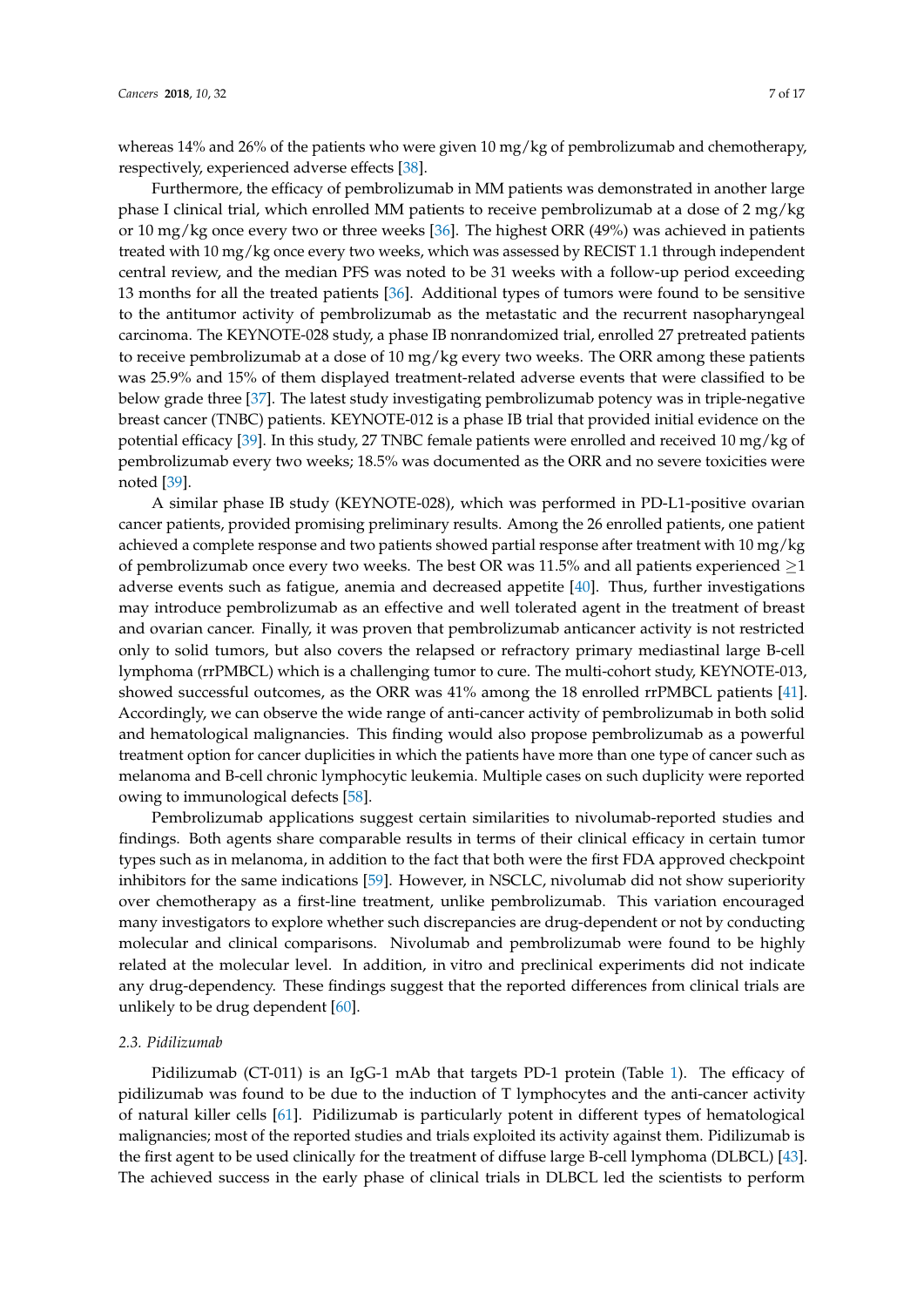a phase II trial in which patients were given pidilizumab after autologous hematopoietic stem cell transplantation (auto-HSCT) [62]. Among the 66 treated patients, the 16 months OS was 85% and the reported 16 months PFS was 72%. In addition, patients who did not yet possess a measurable malignancy following HSCT, displayed a good response to pidilizumab treatment in 51% of the enrolled cases, where complete remission (CR) and partial remission (PR) were attained in 34% and 27% of the enrolled cases, respectively [42]. Hence, the positive responses and prolongation in PFS periods among post-HSCT Pidilizumab-treated DLBCL patients support the theories behind the pidilizumab antitumor activity in this type of malignancy [42]. Furthermore, a phase I study investigated pidilizumab potency in multiple hematological malignancies. In this study, patients were enrolled with various advanced hematological malignancies including acute myeloid leukemia, multiple myeloma, chronic lymphocytic leukemia, Hodgkin lymphoma and non-Hodgkin lymphoma. The use of pidilizumab displayed a clinical benefit of 33%. The observed durable response was more than 13 months [43].

Besides pidilizumab activity in hematological malignancies, a phase II clinical trial revealed its powerful activity in refractory cases of melanoma [44]. In this study, 103 refractory and previously treated melanoma patients were randomized to receive pidilizumab at two different intravenous doses (1.5 or 6 mg/kg) every two weeks. The OS after one year of treatment was 64.5% with no significant difference between the doses. In conclusion, we can recognize the antitumor activity array of pidilizumab as being more specific to hematologic malignancies; however, this does not eliminate its role in other tumor types as more research is currently ongoing.

#### *2.4. AMP-224 and AMP-514*

AMP-224 is a fusion protein composed of the programmed death-ligand 2 (PD-L2) extracellular region and the fragment crystallizable (FC) region of the human IgG-2A (Table 1) [63]. Unlike other PD-1 inhibitors, AMP-224 does not induce an immune response by solely blocking the PD-1 receptors; rather, it is suggested that it functions by eliminating exhausted effector cells, i.e., PD-1 highly expressed T cells [63].

Therefore, AMP-224 might exhibit distinct safety and efficacy results as an anticancer agent compared to other PD-1 inhibitors, due to the differences in their biological nature and mechanisms of action. An ongoing study in solid tumors has shown promising tolerance in one patient to a dose of 30 mg/kg. Thus, more crucial outcomes are expected to be revealed by the end of the study [45]. Other reports have displayed the application of AMP-224 in metastatic colorectal cancer, in which adequate peripheral anticancer activity was documented in colorectal cancer patients treated with radiation. However, this positive response upon the administration of AMP-224 might be due to the radiation-induced expression of PD-L1 and this is the current concern that the study is trying to resolve [64].

Among the specific reactions seen with the use of AMP-224 was infusion reactions, which can be explained by the unique nature of this agent [63]. This phenomenon was noted in 69% of patients with advanced solid malignancies across dose cohorts [63]. As a result, the loss of AMP-224 activity and efficacy due to such reaction may hinder its use.

AMP-514 is another PD-L2 fusion protein that aims to activate immune defense cells by blocking PD-1 [46]. This agent is still under clinical evaluation in multiple running trials; many of them are exploiting its activity, safety and tolerability in solid tumors; there is also a study investigating its potency in combination with other drugs in advanced malignancies [46,47]. Both agents AMP-224 and AMP-514 are in the early stages of clinical trials and their use as anticancer agents is currently under investigation.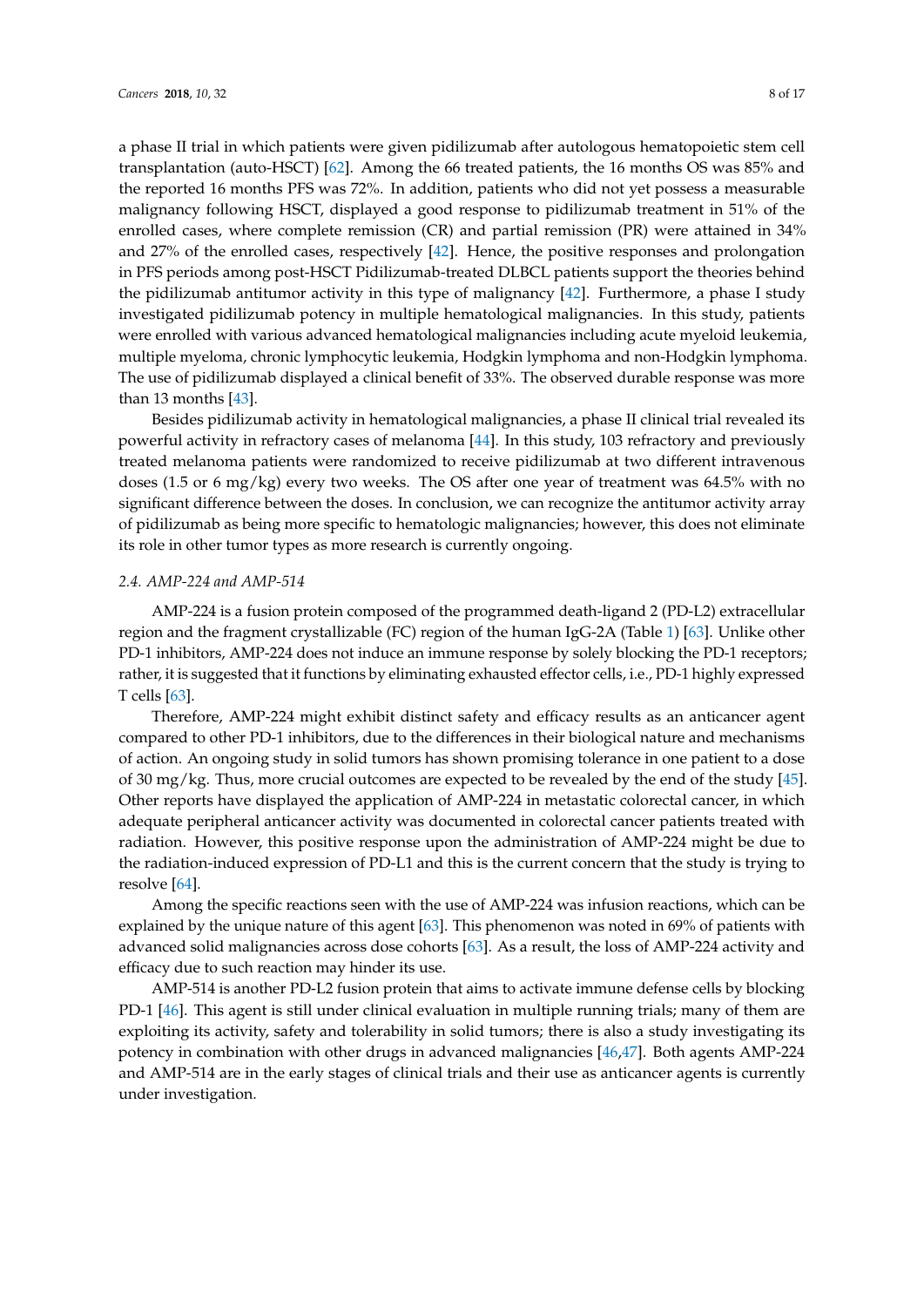## **3. PD-L1 Inhibitors**

#### *3.1. Atezolizumab*

Atezolizumab (MPDL3280A/RG7446) is an IgG-1 humanized antibody that blocks the PD-1/PD-L1 interaction, by targeting the expressed PD-L1 on numerous kinds of malignant cells (Table 2). The blockage of the PD-1/PD-L1 pathway stimulates the immune defense mechanisms against tumors. During the development of this agent, the FC region of IgG-1 was modified in such a way as to limit hyperactivity reactions, including antibody-dependent cell-mediated cytotoxicity and complement-dependent cytotoxicity (CDC), thus decreasing the risks and the side effects associated with atezolizumab use [65].

| Drug                                     | Clinical<br>Phase | <b>Indication (Case)</b>     | Number of<br>Patients | <b>OS</b>                | <b>ORR</b><br>(%)        | <b>PFS</b>               | Control<br>Drug          | <b>NCT</b><br>Number | Ref.   |
|------------------------------------------|-------------------|------------------------------|-----------------------|--------------------------|--------------------------|--------------------------|--------------------------|----------------------|--------|
| Atezolizumab<br>$\overline{\phantom{a}}$ |                   | Urothelial cancer            | 310                   | $\overline{\phantom{0}}$ | 14.8                     | $\overline{\phantom{0}}$ | $\overline{\phantom{0}}$ | NCT02108652          | [66]   |
|                                          | $\mathbf{H}$      | Urothelial cancer            | 119                   | 15.9 <sub>m</sub>        | 23                       | 2.7 <sub>m</sub>         | -                        | NCT02108652          | [67]   |
|                                          | $\mathbf{H}$      | <b>NSCLC</b>                 | 287                   | 12.6 <sub>m</sub>        | $\overline{\phantom{0}}$ | $\overline{\phantom{0}}$ | Docetaxel                | NCT01903993          | [68]   |
|                                          | Ш                 | <b>NSCLC</b>                 | 1225                  | 13.8 <sub>m</sub>        | 13                       | 2.8 <sub>m</sub>         | Docetaxel                | NCT02008227          | [69]   |
|                                          | 1                 | <b>MM</b>                    | 45                    | $\overline{a}$           | 26                       | 35%                      | -                        | <b>NCT01375842</b>   | [70]   |
|                                          | T                 | <b>TNBC</b>                  | 21                    | -                        | 24                       | $\overline{\phantom{a}}$ | $\overline{\phantom{0}}$ | NCT01375842          | $[71]$ |
|                                          | $\mathbf{I}$      | mRCC                         | 305                   |                          | $\overline{\phantom{0}}$ | 6.1 m                    | Sunitinib                | <b>NCT01984242</b>   | $[72]$ |
| Durvalumab                               | I/II              | <b>NSCLC</b>                 | 198                   |                          | 14                       |                          | -                        | NCT01693562          | [73]   |
|                                          | I/II              | Advanced solid<br>tumors     | 151                   |                          |                          |                          | -                        | NCT01693562          | [74]   |
|                                          | <b>IB</b>         | Urothelial<br>bladder cancer | 61                    |                          | 31                       |                          | $\overline{\phantom{0}}$ | NCT01693562          | [75]   |
| Avelumab                                 | L                 | Solid tumors                 | >1700                 | -                        |                          |                          | -                        | <b>NCT01772004</b>   | [76]   |
|                                          | <b>IB</b>         | <b>MUC</b>                   | 44                    |                          | 40                       | 70%                      | -                        | <b>NCT01772004</b>   | $[77]$ |
|                                          | $\mathbf{I}$      | mMCC                         | 88                    | $11.3 \text{ m}$         | 31.8                     | 2.7 <sub>m</sub>         |                          | <b>NCT02155647</b>   | [78]   |

**Table 2.** PD-L1 inhibitors.

**NCT**, National clinical trial; **PFS**, Progression free survival; **OS**, Overall survival; **ORR**, Objective response rate; **NSCLC**, Non-small cell lung cancer; **MM**, Metastatic melanoma; **TNBC**, Triple negative breast cancer; **mRCC**, Metastatic renal cell carcinoma; **MUC**, Metastatic urothelial cancer; **mMCC**, Metastatic merkel cell carcinoma.

In 2016, atezolizumab became the first agent to gain FDA approval as a second-line treatment of urothelial cancer. This approval was based on the results of a cohort study that enrolled 310 urothelial cancer patients, previously treated with chemotherapy [66]. Atezolizumab was given intravenously at a dose of 1200 mg every three weeks. The ORR indicated the efficacy, which was 14.8%. Nonetheless, 6.5% of the treated patients experienced IRAEs [66]. Furthermore, atezolizumab was an efficient solution to the eligibility obstacle in treating urothelial cancer patients with chemotherapy. In a phase II study, among 119 urothelial cancer patients ineligible to cisplatin, the ORR was 23%, after treatment with atezolizumab as a first-line agent [67].

Numerous trials have proven the efficacy of atezolizumab in NSCLC treatment, which pushed the FDA to approve its use as a second-line treatment for previously treated advanced NSCLC patients who are expressing PD-L1 [79]. In a phase II study, 287 NSCLC patients were randomized to receive either docetaxel or atezolizumab. A median OS of 12.6 months was recorded in the atezolizumab-treated patients compared to 9.7 months in the docetaxel group (*p* = 0.04) [68]. In addition, a phase III study that enrolled 1225 patients with NSCLC, has also proved the superiority of atezolizumab over docetaxel. PD-L1-positive patients treated with atezolizumab presented an ORR (14%) which was better than the ORR (13%) for the docetaxel-treated group [69]. When atezolizumab was given to PD-L1-positive NSCLC patients as a first-line agent, it achieved an ORR of 27% according to the BIRCH trial [80].

Atezolizumab was found to be effective against other types of cancer as well. Durable ORR and promising tolerability were noted in a phase I clinical trial preformed with 45 MM patients. The enrolled patients received atezolizumab every three weeks at a dose of 20 mg/kg. The observed PFS for 24 weeks was 35% and the ORR was 26% [70]. In addition, TNBC was successfully managed by atezolizumab; multiple trials have demonstrated its efficacy, thus promoting atezolizumab to phase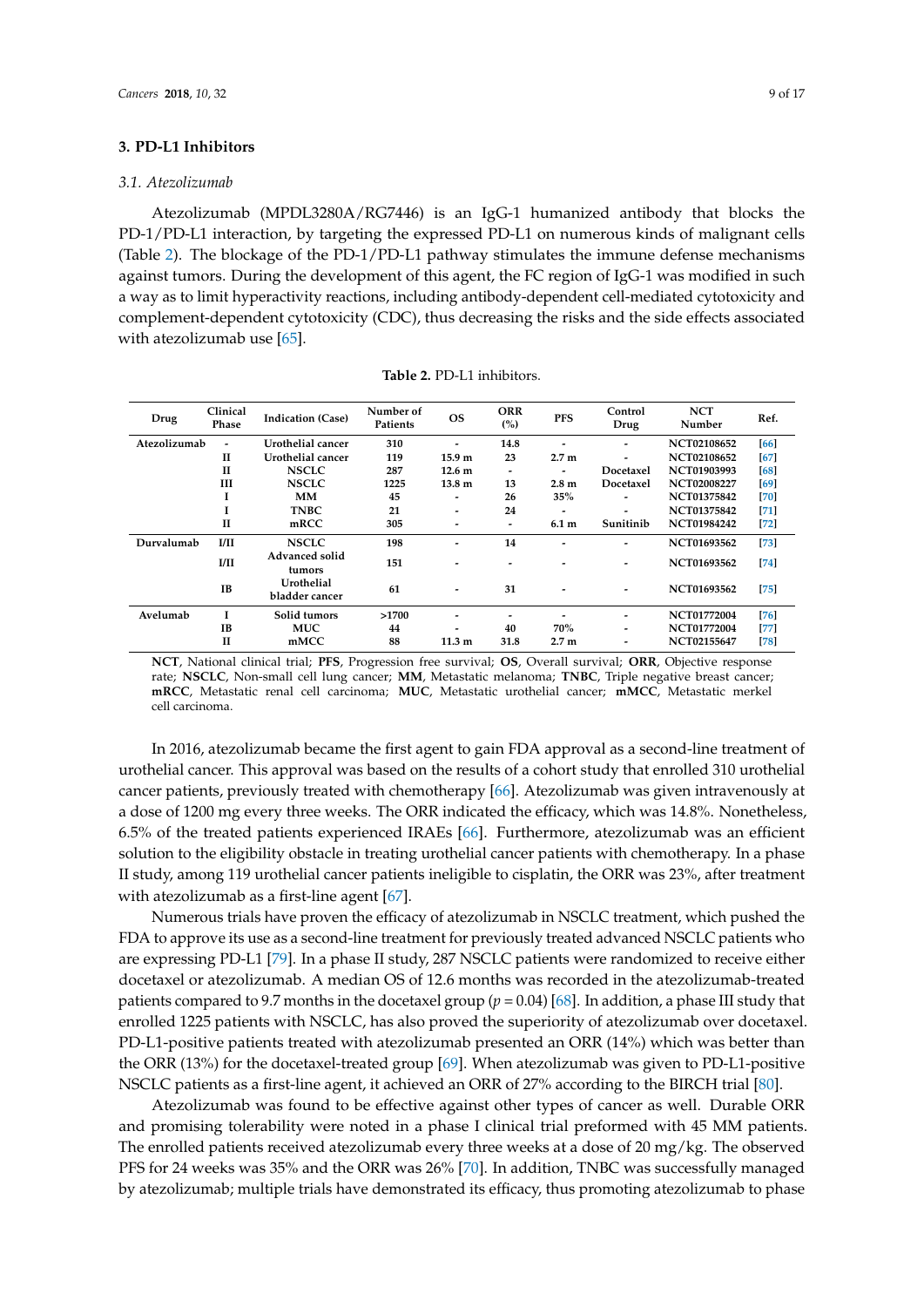III trials. Another related phase I study enrolled 21 TNBC patients to receive atezolizumab at a dose of 1200 mg every three weeks, resulting in a 24-week PFS of 33% [71].

The IMmotion150 study declared interesting findings about the immunotherapy role in kidney cancer treatment. The goal of this study was to explore the efficacy of atezolizumab in local or metastatic renal cancer patients and to compare it to the effectivity of sunitinib, a tyrosine kinase inhibitor. A total of 305 renal cancer patients were randomized into three groups to receive either atezolizumab alone or in combination with an angiogenesis inhibitor agent such as bevacizumab, and the third group was treated with sunitinib [72]. The study did not reveal a major difference between the three groups as the measured median PFS was 6.1, 11.7 and 8.4 months for atezolizumab, combination of atezolizumab and bevacizumab, and sunitinib groups, respectively. In addition, the treatment with atezolizumab in both groups was of good tolerability with no major safety concerns [72]. Thus, based on these promising results, a phase III trial is currently running to compare atezolizumab in combination with bevacizumab against sunitinib [81]. The current research on atezolizumab has the potential to provide powerful evidence to extend its FDA approval for tumors other than urothelial and NSCLC.

#### *3.2. Durvalumab*

Durvalumab (MEDI4736) is a humanized IgG-1 antibody designed to block the PD-L1. It has been designed in a similar fashion to atezolizumab with modifications to the FC region for minimal immune reactions (Table 2) [82]. Among the studies executed with this agent, some trials are exploring the efficacy of durvalumab in pancreatic cancer treatment. A phase IB/II study aimed to compare the safety and effectiveness of durvalumab and ibrutinib, a tyrosine kinase inhibitor, in pancreatic ductal adenocarcinoma (PDA) [83]. In addition, two phase I studies were carried out to evaluate durvalumab as a monotherapy in PDA [84]. Several more trials explored durvalumab use in PDA, either as a monotherapy or in combination regimens. However, the results of most of these trials are still pending. One of these trials tested durvalumab against NSCLS in 198 patients who received durvalumab (10 mg/kg every two weeks) [73]. The observed ORR among these patients was 14% while about 48% of them displayed adverse effects below grade 3 [73]. In another study, which was performed on multiple types of cancer, durvalumab resulted in an ORR of 25% when administered at a dose of 10 mg/kg every three weeks. Adverse events were reported in 33% of the patients with only 7% classified as grade 3 [74].

Moreover, durvalumab was extensively studied in urothelial cancer. A phase IB study reported its efficacy in advanced urothelial bladder cancer patients with an ORR of 31%. Furthermore, a good safety profile was attained in this trial as the most reported side effects were fatigue and decreased appetite and only 4% of these patients showed grade 3 treatment-related adverse events [75]. These positive findings support the results of other studies and trials; hence, it was not surprising that durvalumab eventually was approved by the FDA as a second-line treatment option for local or advanced urothelial carcinoma [85].

The continued success of this agent encouraged the researchers to explore its efficacy and potential anti-cancer activity in several treatment combinations, aiming to come up with the optimum cure. However, the safety of this agent is still not fully guaranteed as its combination with other agents increased the potential toxicity. For example, an administered combination of durvalumab with a CTLA-4 inhibitor, tremelimumab, resulted in inflammatory myopathy in a 68-year-old NSCLC patient; fortunately, this adverse effect was resolved upon the discontinuation of this regimen [86].

#### *3.3. Avelumab*

Avelumab (MSB0010718C) is a distinguished IgG-1 antibody that inhibits PD-L1 [87]. It differs from other developed PD-L1 inhibitors by its unique ability to activate the innate immune system and by its dual mode of action, as it can eliminate malignancies by both the effector T cells and antibody-dependent cell-mediated cytotoxicity (ADCC) (Table 2). Despite the fact that these mAbs are either designed or engineered to eliminate ADCC, ADCC has, however, been implicated as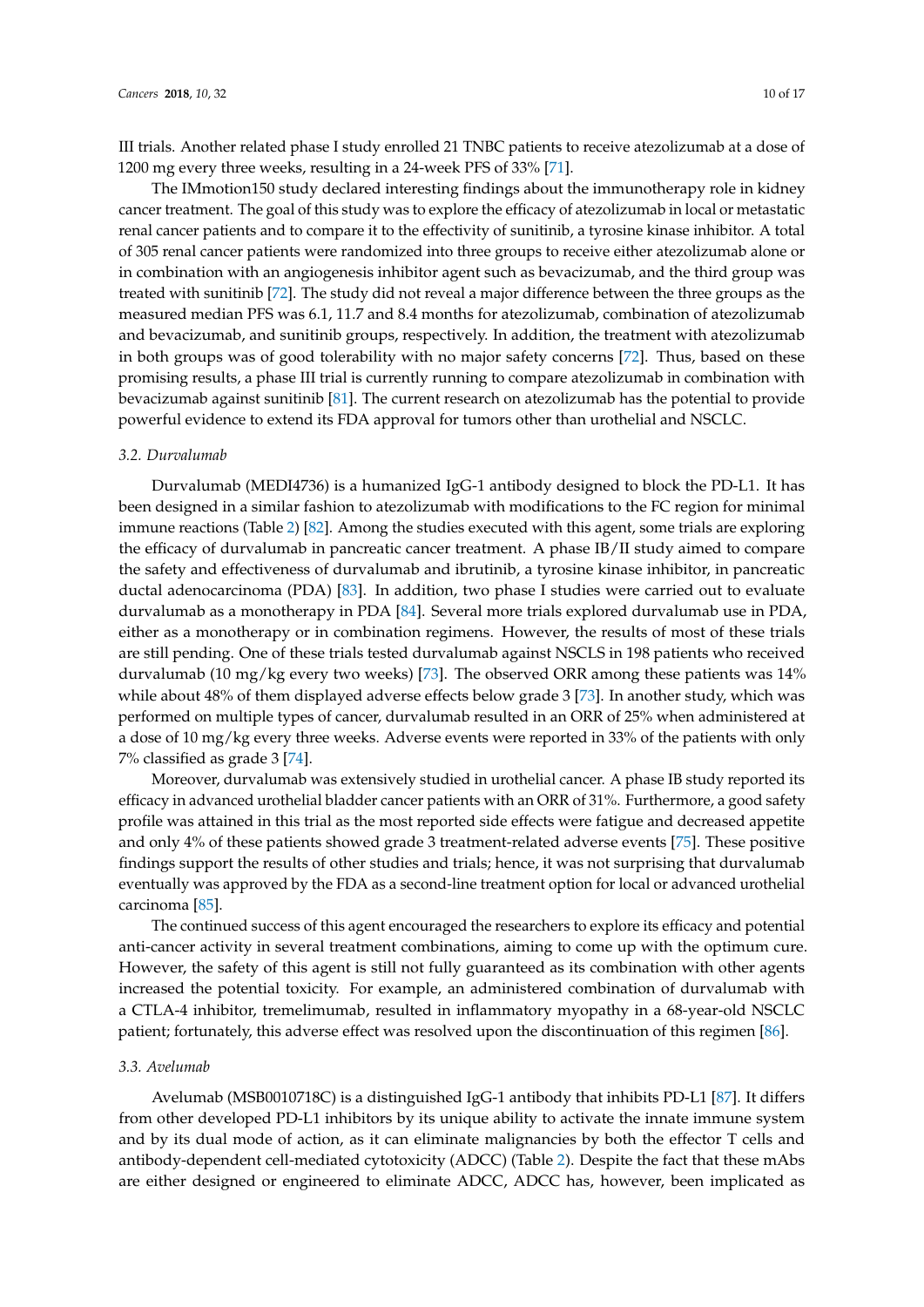an important mechanism in several highly effective mAb-mediated cancer therapies [87]. Avelumab efficacy is currently under investigation across 16 types of tumors by a series of large international clinical trials called JAVELIN clinical trials [87]. Among these trials is the phase I multi-cohort JAVELIN solid tumor study, which is described as one of the largest studies to date, as it enrolled more than 1700 patients. It focused on examining the avelumab efficacy in 12 different types of tumors, including breast cancer, NSCLC, skin cancer (melanoma), ovarian cancer, renal cancer, adrenocortical cancer, urothelial cancer, gastric cancer, and head and neck cancer [76]. In this study, avelumab was given every two weeks in a dose escalation manner to achieve 10 mg/kg. Positive initial responses were noticed among NSCLC, gastric cancer, advanced metastatic breast cancer, metastatic Merkel cell carcinoma (mMCC) and urothelial carcinoma. The available safety data of this study indicate that across the different tumor types, avelumab was well tolerated by the patients. In addition, the observed adverse events were mostly below grade 3, with very minimal responses above it [76].

The JAVELIN solid tumor studies include a phase IB trial in metastatic urothelial cancer (MUC), which showed impressive outcomes. Avelumab was administered as a second-line treatment to 44 MUC patients and resulted in an ORR of 40%, in addition to 12 weeks PFS of 70%. Similar to durvalumab, these positive findings in the management of MUC by avelumab pushed the FDA to accelerate its approval as a second-line treatment [77].

The most exciting fact revealed about avelumab is its astonishing efficacy in a very aggressive immunogenic skin cancer type called mMCC. In March 2017, avelumab succeeded in obtaining FDA approval as an anti-cancer agent to cure mMCC [88]. The JAVELIN Merkel 200 phase II study presented evidence supporting the success of avelumab in mMCC treatment in which out of the 88 metastatic MCC patients receiving avelumab, 9.6% had complete remission. In addition, the ORR was 31.8% with six months PFS of 40% [78].

Beyond any doubt, avelumab is one of the unique PD-L1 inhibitors that tapered difficult malignancies such as mMMC, and it gave hope to mMMC patients after the absence of approved treatments for a long period. Most of the research on avelumab is still in progress, just like other PD-1/PD-Ll agents; the complete picture of this promising agent is yet to be presented as it might be the answer to many more pressing problems in the oncology field.

## **4. Conclusions**

Targeting PD-1/PD-L1 axes in an attempt to eradicate malignancies, via the activation of the immune system, demonstrated great success in numerous types of tumors. To date, the cumulative research efforts lead to the use of PD-1/PD-L1 inhibitors as official FDA approved agents in many tumors such as MUC, NSCLC, MM and MCC. In fact, the clinical field is very active nowadays, running trials to further evaluate the safety and efficacy of these agents [14]. It is noteworthy to mention that almost all the examined agents share positive results in similar types of malignancies. Yet, some of them demonstrated superiority such as the excellence of avelumab in the treatment of mMCC and the recognized potency of pidilizumab in hematological malignancies.

When it comes to comparing PD-1/PD-L1 inhibitors to classical chemotherapeutic agents, it is clearly observed that some of them can be considered as equals. This was revealed in multiple reported studies of PD-1/PD-L1 inhibitors such as nivolumab and pembrolizumab, which presented similar, and in some cases even higher, responses regarding the potency in addition to being safer in different malignancies compared to standard chemotherapeutic agents [26,53]. However, to date, these impressive reports have not been able to eliminate the role of other chemotherapeutic agents; nevertheless, a huge number of PD-1/PD-L1 agents are still under development. Future studies might achieve the auspicious aims.

In addition, the use of PD-1/PD-L1 agents is not as well established as the detailed defined use of chemotherapy. In fact, many trials are currently running with the aim of identifying the safest dosage regimens and establishing the most potent and proper combination of the PD-1/PD-L1 inhibitors with chemotherapy or any other known treatment for cancer. These combinations could be a therapeutic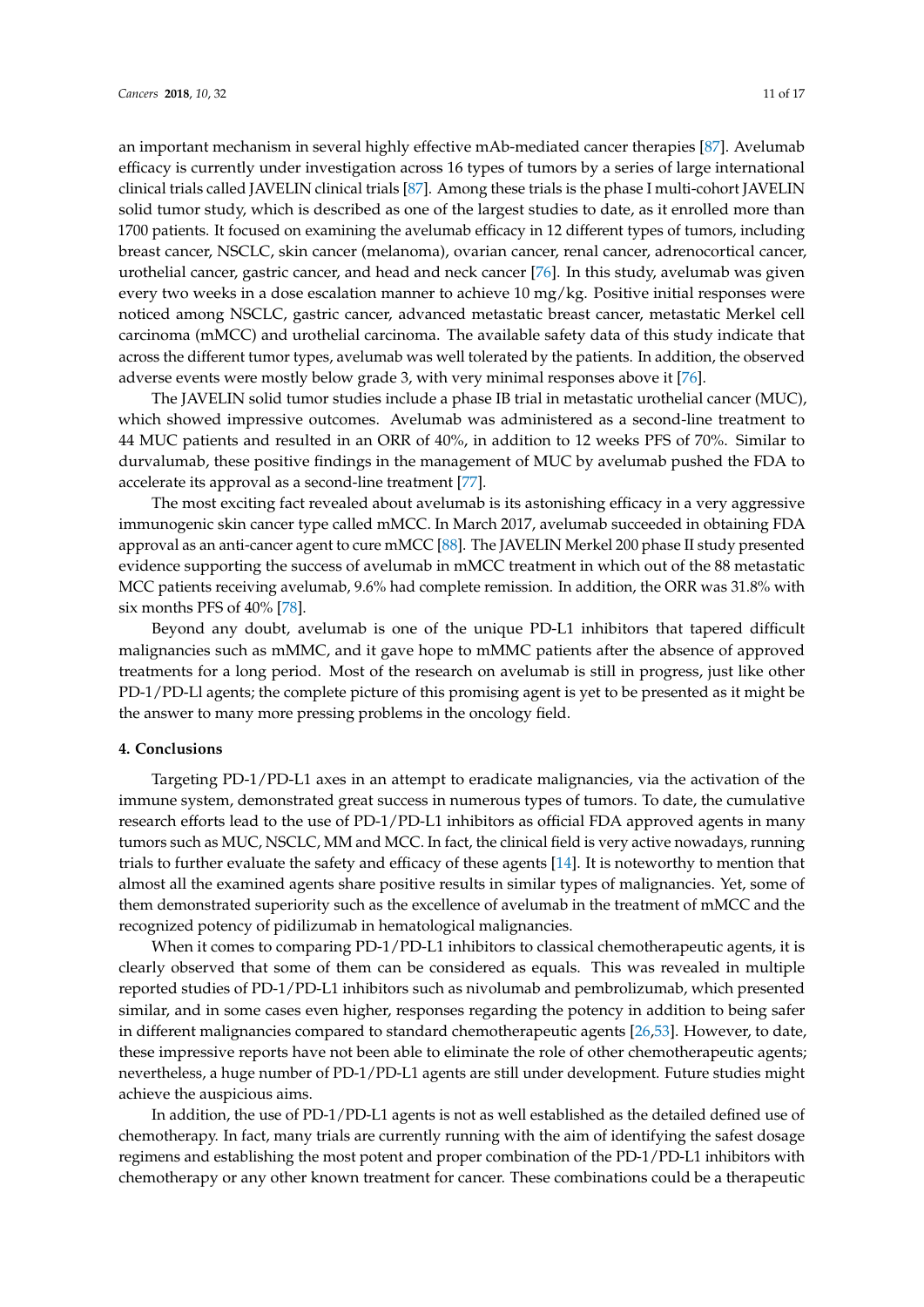option with outstanding results, but the low safety might be the limiting factor, which is an obstacle that many trials are trying to solve. Another drawback against the application of these antibodies is the incidence of IRAEs, which can lead to fatal events on rare occasions and so cannot guarantee the safety of the patients.

The low expression of PD-L1 in cancer cells is another limitation for the use of PD-1/PD-L1 inhibitors due to the direct correlation between the expression level of PD-L1 and therapeutic response. Therefore, the lower the level of PD-L1, the less the expected therapeutic outcome. Many studies have shown that the patient's response to these agents depends on the level of the PD-L1 expression. This fact was illustrated by collective reports which showed that out of 1400 essayed patients, response was noted in 45% of the PD-L1-positive patients, while in the PD-L1-negative patients, only 15% showed a similar response. Hence, this offers certain selectivity regarding the responsiveness of patients to the use of PD-1/PD-L1 inhibitors [89,90].

Since these agents target immunity, they may result in abnormal immune reactions and generate toxicity that affects the skin, gut, lung, liver and other tissues [91]. Among the IRAEs are the documented cases of ILD following treatment with nivolumab and the neurological complications documented with the administration of both nivolumab and pembrolizumab [91]. Therefore, it is evident that more investment is needed in the area of PD-1/PD-L1 inhibitors to come up with definite figures and numbers regarding the frequency and incidents of these IRAEs. More efforts should also be made to define the most proper protocols for managing these complications without interfering with the anticancer effect.

In conclusion, based on the reported basic and translational studies, the continuous research and development of PD-1/PD-L1 inhibitors has fostered breakthrough findings in the treatment of challenging tumors. Considering the safety of these agents, PD-1/PD-L1 inhibitors are generally better tolerated than classical chemotherapeutic agents. Nevertheless, more preclinical and clinical investigations are required to elucidate the key mechanisms and predictive biomarkers of the efficacy and safety of these agents and to limit the risk of IRAEs.

**Acknowledgments:** This work was funded by Al Jalila Foundation, United Arab Emirates (Grant number AJF201610).

**Author Contributions:** All authors were responsible for writing and review of the manuscript.

**Conflicts of Interest:** The authors declare no conflicts of interest.

## **References**

- 1. Burnet, F.M. The concept of immunological surveillance. *Prog. Exp. Tumor Res.* **1970**, *13*, 1–27. [PubMed]
- 2. De Visser, K.E.; Eichten, A.; Coussens, L.M. Paradoxical roles of the immune system during cancer development. *Nat. Rev. Cancer* **2006**, *6*, 24–37. [CrossRef] [PubMed]
- 3. Caligiuri, M.A. Human natural killer cells. *Blood* **2008**, *112*, 461–469. [CrossRef] [PubMed]
- 4. Atkins, M.B.; Sznol, M. Cancer immunotherapy: Past progress and future directions. *Semin. Oncol.* **2015**, *42*, 518–522. [CrossRef] [PubMed]
- 5. Gubin, M.M.; Schreiber, R.D. Cancer. The odds of immunotherapy success. *Science* **2015**, *350*, 158–159. [CrossRef] [PubMed]
- 6. Chen, L.; Flies, D.B. Molecular mechanisms of T cell co-stimulation and co-inhibition. *Nat. Rev. Immunol.* **2013**, *13*, 227–242. [CrossRef] [PubMed]
- 7. Smith, M.R. Rituximab (monoclonal anti-CD20 antibody): Mechanisms of action and resistance. *Oncogene* **2003**, *22*, 7359–7368. [CrossRef] [PubMed]
- 8. Couzin-Frankel, J. Breakthrough of the year 2013. Cancer immunotherapy. *Science* **2013**, *342*, 1432–1433. [CrossRef] [PubMed]
- 9. Robert, C.; Thomas, L.; Bondarenko, I.; O'Day, S.; Weber, J.; Garbe, C.; Lebbe, C.; Baurain, J.F.; Testori, A.; Grob, J.J.; et al. Ipilimumab plus dacarbazine for previously untreated metastatic melanoma. *N. Engl. J. Med.* **2011**, *364*, 2517–2526. [CrossRef] [PubMed]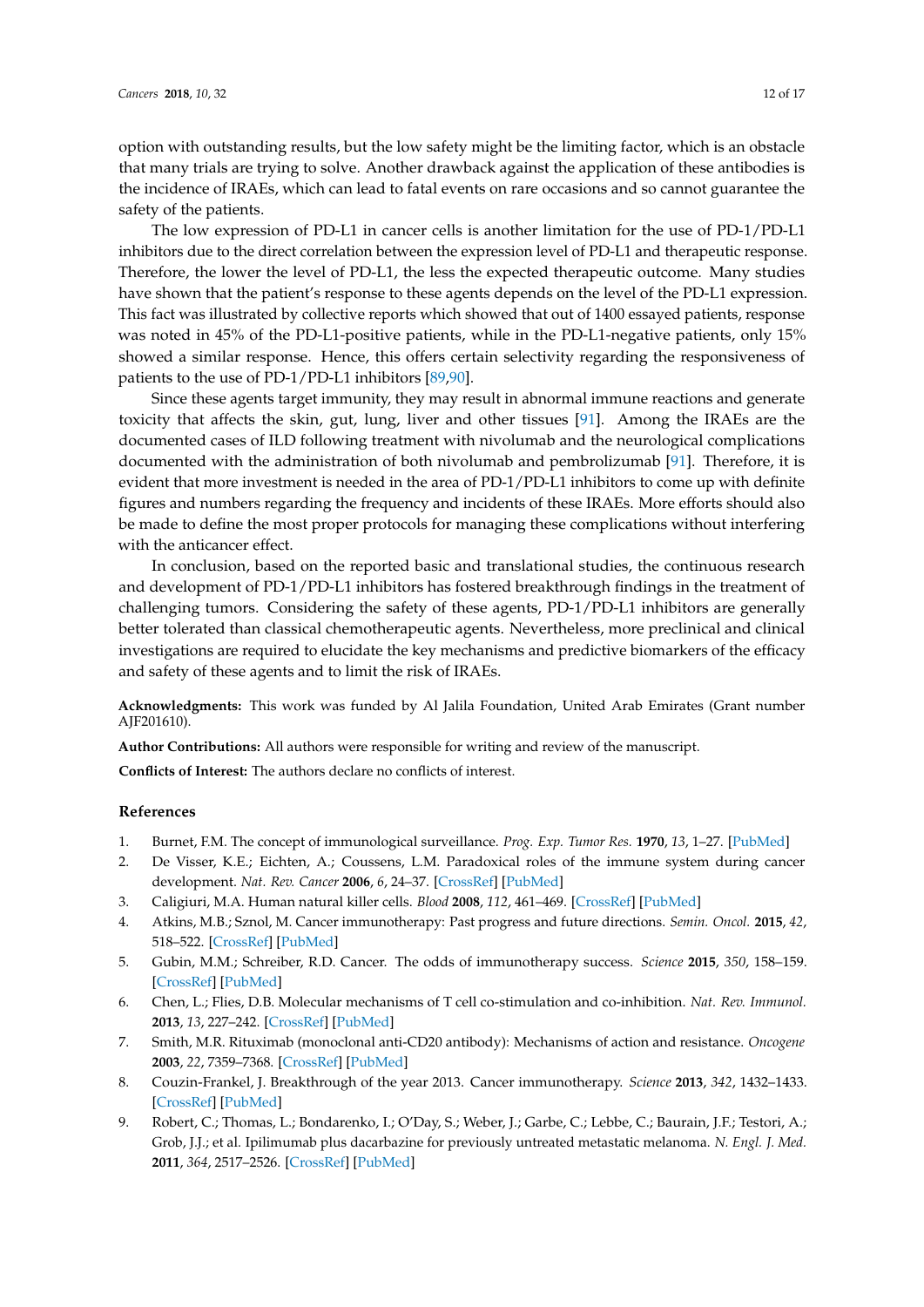- 10. Topalian, S.L.; Hodi, F.S.; Brahmer, J.R.; Gettinger, S.N.; Smith, D.C.; McDermott, D.F.; Powderly, J.D.; Carvajal, R.D.; Sosman, J.A.; Atkins, M.B.; et al. Safety, activity, and immune correlates of anti-PD-1 antibody in cancer. *N. Engl. J. Med.* **2012**, *366*, 2443–2454. [CrossRef] [PubMed]
- 11. Larkin, J.; Chiarion-Sileni, V.; Gonzalez, R.; Grob, J.J.; Cowey, C.L.; Lao, C.D.; Schadendorf, D.; Dummer, R.; Smylie, M.; Rutkowski, P.; et al. Combined nivolumab and ipilimumab or monotherapy in untreated melanoma. *N. Engl. J. Med.* **2015**, *373*, 23–34. [CrossRef] [PubMed]
- 12. Chinai, J.M.; Janakiram, M.; Chen, F.; Chen, W.; Kaplan, M.; Zang, X. New immunotherapies targeting the PD-1 pathway. *Trends Pharmacol. Sci.* **2015**, *36*, 587–595. [CrossRef] [PubMed]
- 13. Marincola, F.M.; Jaffee, E.M.; Hicklin, D.J.; Ferrone, S. Escape of human solid tumors from T–cell recognition: Molecular mechanisms and functional significance. In *Advances in immunology*; Dixon, F.J., Ed.; Academic Press: Cambridge, MA, USA, 1999; Volume 74, pp. 181–273.
- 14. Alsaab, H.O.; Sau, S.; Alzhrani, R.; Tatiparti, K.; Bhise, K.; Kashaw, S.K.; Lyer, A.K. PD-1 and PD-L1 Checkpoint signaling Inhibition for cancer immunotherapy: Mechanism, combinations, and clinical outcome. *Front. Pharmacol.* **2017**, *8*, 561. [CrossRef] [PubMed]
- 15. Sharma, P.; Allison, J.P. The future of immune checkpoint therapy. *Science* **2015**, *348*, 56–61. [CrossRef] [PubMed]
- 16. Jadus, M.R.; Natividad, J.; Mai, A.; Ouyang, Y.; Lambrecht, N.; Szabo, S.; Ge, L.; Hoa, N.; Dacosta-Iyer, M.G. Lung cancer: A classic example of tumor escape and progression while providing opportunities for immunological intervention. *Clin. Dev. Immunol.* **2012**. [CrossRef] [PubMed]
- 17. Holt, G.E.; Podack, E.R.; Raez, L.E. Immunotherapy as a strategy for the treatment of non-small-cell lung cancer. *Therapy* **2011**, *8*, 43–54. [CrossRef] [PubMed]
- 18. Zhang, Y.; Huang, S.; Gong, D.; Qin, Y.; Shen, Q. Programmed death-1 upregulation is correlated with dysfunction of tumor-infiltrating CD8(+) T lymphocytes in human non-small cell lung cancer. *Cell. Mol. Immunol.* **2010**, *7*, 389–395. [CrossRef] [PubMed]
- 19. Seetharamu, N.; Preeshagul, I.R.; Sullivan, K.M. New PD-L1 inhibitors in non-small cell lung cancer—Impact of atezolizumab. *Lung Cancer* **2017**, *8*, 67–78. [CrossRef] [PubMed]
- 20. Jazirehi, A.R.; Lim, A.; Dinh, T. PD-1 inhibition and treatment of advanced melanoma-role of pembrolizumab. *Am. J. Cancer Res.* **2016**, *6*, 2117–2128. [PubMed]
- 21. Finn, L.; Markovic, S.N.; Joseph, R.W. Therapy for metastatic melanoma: The past, present, and future. *BMC Med.* **2012**, *10*, 23. [CrossRef] [PubMed]
- 22. Hodi, F.S.; O'Day, S.J.; McDermott, D.F.; Weber, R.W.; Sosman, J.A.; Haanen, J.B.; Gonzalez, R.; Robert, C.; Schadendorf, D.; Hassel, J.C.; et al. Improved survival with ipilimumab in patients with metastatic melanoma. *N. Engl. J. Med.* **2010**, *363*, 711–723. [CrossRef] [PubMed]
- 23. Topalian, S.L.; Sznol, M.; McDermott, D.F.; Kluger, H.M.; Carvajal, R.D.; Sharfman, W.H.; Brahmer, J.R.; Lawrence, D.P.; Atkins, M.B.; Powderly, J.D.; et al. Survival, durable tumor remission, and long-term safety in patients with advanced melanoma receiving nivolumab. *J. Clin. Oncol.* **2014**, *32*, 1020–1030. [CrossRef] [PubMed]
- 24. Inman, B.A.; Sebo, T.J.; Frigola, X.; Dong, H.; Bergstralh, E.J.; Frank, I.; Fradet, Y.; Lacombe, L.; Kwon, E.D. PD-L1 (B7-H1) expression by urothelial carcinoma of the bladder and BCG-induced granulomata: Associations with localized stage progression. *Cancer* **2007**, *109*, 1499–1505. [CrossRef] [PubMed]
- 25. Harrington, K.J.; Ferris, R.L.; Blumenschein, G., Jr.; Colevas, A.D.; Fayette, J.; Licitra, L.; Kasper, S.; Even, C.; Vokes, E.E.; Worden, F.; et al. Nivolumab versus standard, single-agent therapy of investigator's choice in recurrent or metastatic squamous cell carcinoma of the head and neck (CheckMate 141): Health-related quality-of-life results from a randomised, phase 3 trial. *Lancet Oncol.* **2017**, *18*, 1104–1115. [CrossRef]
- 26. Wilkinson, E. Nivolumab success in untreated metastatic melanoma. *Lancet Oncol.* **2015**, *16*, e9. [CrossRef]
- 27. Robert, C.; Long, G.V.; Brady, B.; Dutriaux, C.; Maio, M.; Mortier, L.; Hassel, J.C.; Rutkowski, P.; McNeil, C.; Kalinka-Warzocha, E.; et al. Nivolumab in previously untreated melanoma without BRAF mutation. *N. Engl. J. Med.* **2015**, *372*, 320–330. [CrossRef] [PubMed]
- 28. Brahmer, J.; Reckamp, K.L.; Baas, P.; Crino, L.; Eberhardt, W.E.; Poddubskaya, E.; Antonia, S.; Pluzanski, A.; Vokes, E.E.; Holgado, E.; et al. Nivolumab versus docetaxel in advanced squamous-cell non-small-cell lung cancer. *N. Engl. J. Med.* **2015**, *373*, 123–135. [CrossRef] [PubMed]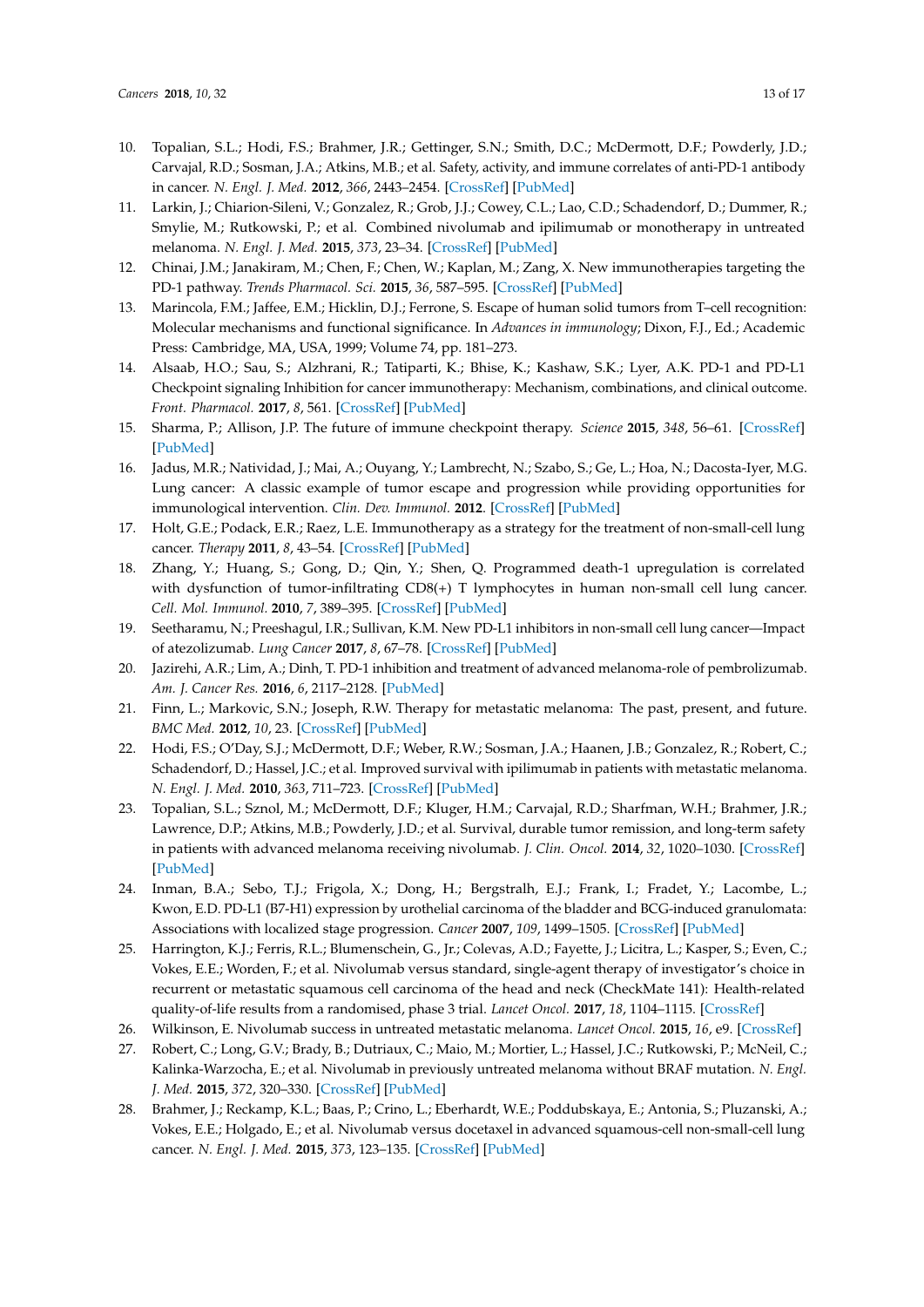- 29. Borghaei, H.; Paz-Ares, L.; Horn, L.; Spigel, D.R.; Steins, M.; Ready, N.E.; Chow, L.Q.; Vokes, E.E.; Felip, E.; Holgado, E.; et al. Nivolumab versus docetaxel in advanced nonsquamous non-small-cell lung cancer. *N. Engl. J. Med.* **2015**, *373*, 1627–1639. [CrossRef] [PubMed]
- 30. Gettinger, S.; Rizvi, N.A.; Chow, L.Q.; Borghaei, H.; Brahmer, J.; Ready, N.; Gerber, D.E.; Shepherd, F.A.; Antonia, S.; Goldman, J.W.; et al. Nivolumab monotherapy for first-line treatment of advanced non-small-cell lung cancer. *J. Clin. Oncol.* **2016**, *34*, 2980–2987. [CrossRef] [PubMed]
- 31. Kang, Y.-K.; Satoh, T.; Ryu, M.-H.; Chao, Y.; Kato, K.; Chung, H.C.; Chen, J.-S.; Muro, K.; Kang, W.K.; Yoshikawa, T.; et al. Nivolumab (ONO-4538/BMS-936558) as salvage treatment after second or later-line chemotherapy for advanced gastric or gastro-esophageal junction cancer (AGC): A double-blinded, randomized, phase III trial. *J. Clin. Oncol.* **2017**, *35*. [CrossRef]
- 32. Le, D.T.; Bendell, J.C.; Calvo, E.; Kim, J.W.; Ascierto, P.A.; Sharma, P.; Ott, P.A.; Bono, P.; Jaeger, D.; Evans, T.R.J.; et al. Safety and activity of nivolumab monotherapy in advanced and metastatic (A/M) gastric or gastroesophageal junction cancer (GC/GEC): Results from the CheckMate-032 study. *J. Clin. Oncol.* **2016**, *34*. [CrossRef]
- 33. Hamanishi, J.; Mandai, M.; Ikeda, T.; Minami, M.; Kawaguchi, A.; Murayama, T.; Kanai, M.; Mori, Y.; Matsumoto, S.; Chikuma, S.; et al. Safety and antitumor activity of anti-PD-1 antibody, nivolumab, in patients with platinum-resistant ovarian cancer. *J. Clin. Oncol.* **2015**, *33*, 4015–4022. [CrossRef] [PubMed]
- 34. Herbst, R.S.; Baas, P.; Kim, D.W.; Felip, E.; Perez-Gracia, J.L.; Han, J.Y.; Molina, J.; Kim, J.H.; Arvis, C.D.; Ahn, M.J.; et al. Pembrolizumab versus docetaxel for previously treated, PD-L1-positive, advanced non-small-cell lung cancer (KEYNOTE-010): A randomised controlled trial. *Lancet* **2016**, *387*, 1540–1550. [CrossRef]
- 35. Plimack, E.R.; Bellmunt, J.; Gupta, S.; Berger, R.; Chow, L.Q.; Juco, J.; Lunceford, J.; Saraf, S.; Perini, R.F.; O'Donnell, P.H. Safety and activity of pembrolizumab in patients with locally advanced or metastatic urothelial cancer (KEYNOTE-012): A non-randomised, open-label, phase 1b study. *Lancet Oncol.* **2017**, *18*, 212–220. [CrossRef]
- 36. Kefford, R.; Ribas, A.; Hamid, O.; Robert, C.; Daud, A.; Wolchok, J.D.; Joshua, A.M.; Hodi, F.S.; Gangadhar, T.C.; Hersey, P.; et al. Clinical efficacy and correlation with tumor PD-L1 expression in patients (pts) with melanoma (MEL) treated with the anti-PD-1 monoclonal antibody MK-3475. *J. Clin. Oncol.* **2014**, *32*. [CrossRef]
- 37. Hsu, C.; Lee, S.-H.; Ejadi, S.; Even, C.; Cohen, R.B.; Le Tourneau, C.; Mehnert, J.M.; Algazi, A.; van Brummelen, E.M.J.; Saraf, S.; et al. Safety and antitumor activity of pembrolizumab in patients with programmed death-ligand 1–positive nasopharyngeal carcinoma: Results of the KEYNOTE-028 study. *J. Clin. Oncol.* **2017**, *35*, 4050–4056. [CrossRef] [PubMed]
- 38. Ribas, A.; Puzanov, I.; Dummer, R.; Schadendorf, D.; Hamid, O.; Robert, C.; Hodi, F.S.; Schachter, J.; Pavlick, A.C.; Lewis, K.D.; et al. Pembrolizumab versus investigator-choice chemotherapy for ipilimumab-refractory melanoma (KEYNOTE-002): A randomised, controlled, phase 2 trial. *Lancet Oncol.* **2015**, *16*, 908–918. [CrossRef]
- 39. Nanda, R.; Chow, L.Q.; Dees, E.C.; Berger, R.; Gupta, S.; Geva, R.; Pusztai, L.; Pathiraja, K.; Aktan, G.; Cheng, J.D.; et al. Pembrolizumab in patients with advanced triple-negative breast cancer: Phase ib keynote-012 study. *J. Clin. Oncol.* **2016**, *34*, 2460–2467. [CrossRef] [PubMed]
- 40. Varga, A.; Piha-Paul, S.A.; Ott, P.A.; Mehnert, J.M.; Berton-Rigaud, D.; Johnson, E.A.; Cheng, J.D.; Yuan, S.; Rubin, E.H.; Matei, D.E. Antitumor activity and safety of pembrolizumab in patients (pts) with PD-L1 positive advanced ovarian cancer: Interim results from a phase IB study. *J. Clin. Oncol.* **2015**, *33*. [CrossRef]
- 41. Zinzani, P.L.; Ribrag, V.; Moskowitz, C.H.; Michot, J.M.; Kuruvilla, J.; Balakumaran, A.; Zhang, Y.; Chlosta, S.; Shipp, M.A.; Armand, P. Safety and tolerability of pembrolizumab in patients with relapsed/refractory primary mediastinal large B-cell lymphoma. *Blood* **2017**, *130*, 267–270. [CrossRef] [PubMed]
- 42. Armand, P.; Nagler, A.; Weller, E.A.; Devine, S.M.; Avigan, D.E.; Chen, Y.-B.; Kaminski, M.S.; Holland, H.K.; Winter, J.N.; Mason, J.R.; et al. Disabling immune tolerance by programmed death-1 blockade with pidilizumab after autologous hematopoietic stem-cell transplantation for diffuse large B-cell lymphoma: Results of an international phase II trial. *J. Clin. Oncol.* **2013**, *31*, 4199–4206. [CrossRef] [PubMed]
- 43. Berger, R.; Rotem-Yehudar, R.; Slama, G.; Landes, S.; Kneller, A.; Leiba, M.; Koren-Michowitz, M.; Shimoni, A.; Nagler, A. Phase I safety and pharmacokinetic study of CT-011, a humanized antibody interacting with PD-1, in patients with advanced hematologic malignancies. *Clin. Cancer Res.* **2008**, *14*, 3044–3051. [CrossRef] [PubMed]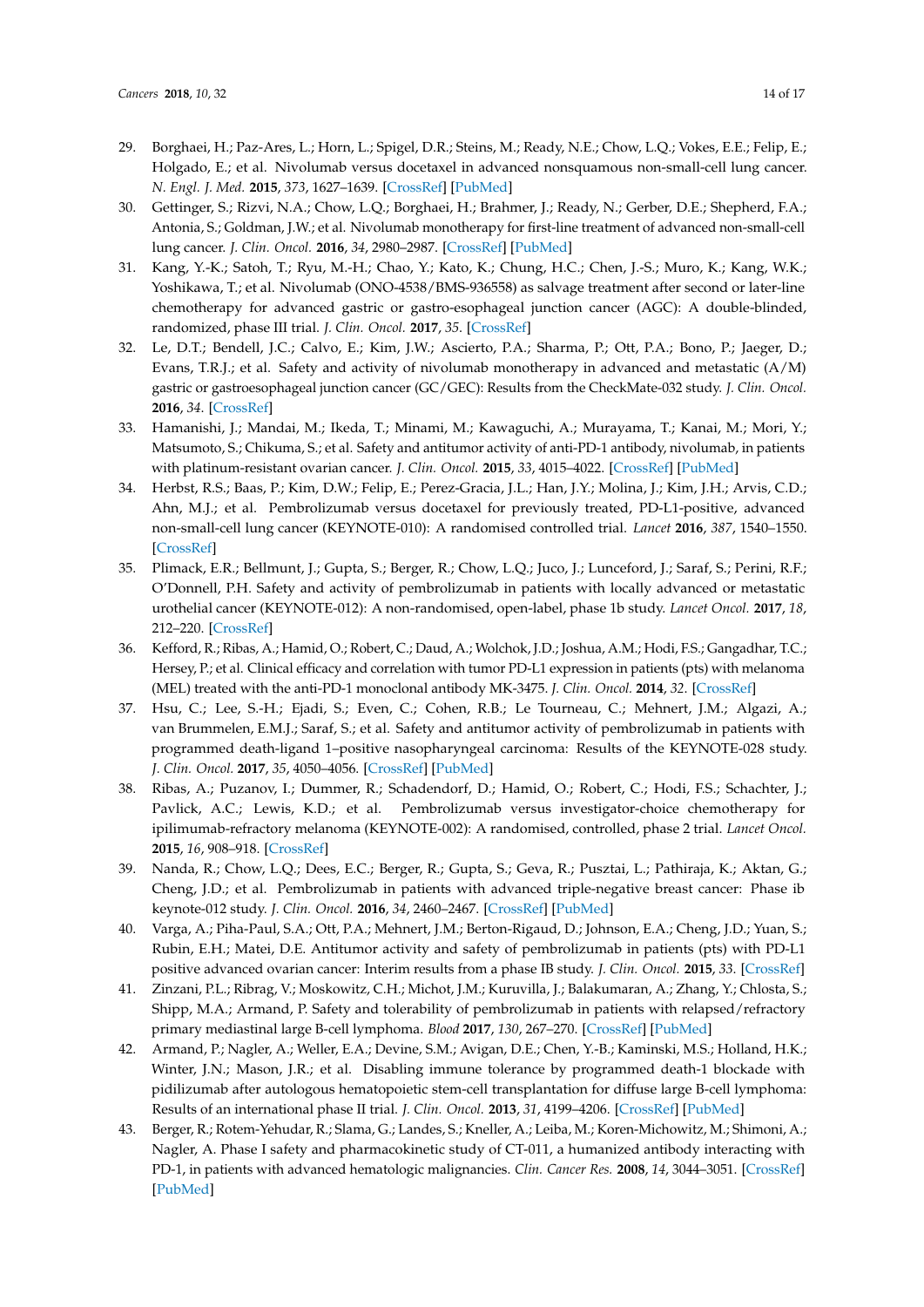- 44. Atkins, M.B.; Kudchadkar, R.R.; Sznol, M.; McDermott, D.F.; Lotem, M.; Schachter, J.; Wolchok, J.D.; Urba, W.J.; Kuzel, T.; Schuchter, L.M.; et al. Phase 2, multicenter, safety and efficacy study of pidilizumab in patients with metastatic melanoma. *J. Clin. Oncol.* **2014**, *32*. [CrossRef]
- 45. LoRusso, P.M.; Powderly, J.; Burris, H.A.; Kittaneh, M.; Grice, J.; Smothers, J.F.; Brett, S.; Fleming, M.; May, R.J.; Marshall, S.; et al. Abstract LB-193: Phase I study of safety, tolerability, pharmacokinetics, and pharmacodynamics of AMP-224 (B7-DC Fc fusion protein) in a regimen containing cyclophosphamide (CTX) in patients with advanced solid tumors. *Cancer Res.* **2013**, *73*. [CrossRef]
- 46. Infante, J.R.; Goel, S.; Tavakkoli, F.; Marshall, S.; Robbins, P.B.; D'Angelo, G.; Gribbin, M.J.; Karakunnel, J.J.; Naing, A. A phase I, multicenter, open-label, first-in-human study to evaluate MEDI0680, an anti-programmed cell death-1 antibody, in patients with advanced malignancies. *J. Clin. Oncol.* **2015**, *33*. [CrossRef]
- 47. Hamid, O.; Chow, L.Q.M.; Tavakkoli, F.; Marshall, S.; Gribbin, M.J.; Karakunnel, J.J.; Gray, J.E. Phase I, open-label study of MEDI0680, an anti-programmed cell death-1 (PD-1) antibody, in combination with MEDI4736, an anti-programmed cell death ligand-1 (PD-L1) antibody, in patients with advanced malignancies. *J. Clin. Oncol.* **2015**, *33*. [CrossRef]
- 48. Socinski, M.; Creelan, B.; Horn, L.; Reck, M.; Paz-Ares, L.; Steins, M.; Felip, E.; van den Heuvel, M.; Ciuleanu, T.E.; Badin, F.; et al. NSCLC, metastatic CheckMate 026: A phase 3 trial of nivolumab vs investigator's choice (IC) of platinum-based doublet chemotherapy (PT-DC) as first-line therapy for stage iv/recurrent programmed death ligand 1 (PD-L1)-positive NSCLC. *Ann. Oncol.* **2016**, *27*. [CrossRef]
- 49. Shin, T.; Kennedy, G.; Gorski, K.; Tsuchiya, H.; Koseki, H.; Azuma, M.; Yagita, H.; Chen, L.; Powell, J.; Pardoll, D.; et al. Cooperative B7-1/2 (CD80/CD86) and B7-DC costimulation of CD4+ T cells independent of the PD-1 receptor. *J. Exp. Med.* **2003**, *198*, 31–38. [CrossRef] [PubMed]
- 50. Nakahama, K.; Tamiya, A.; Taniguchi, Y.; Sasaki, Y.; Akira, M.; Atagi, S. Severe acute interstitial lung disease after nivolumab in three non-small cell lung cancer patients with imaging findings of airway obstruction adjacent to lung tumors. *J. Infect. Chemother.* **2017**, *23*, 826–829. [CrossRef] [PubMed]
- 51. Khoja, L.; Butler, M.O.; Kang, S.P.; Ebbinghaus, S.; Joshua, A.M. Pembrolizumab. *J. Immunother. Cancer* **2015**, *3*. [CrossRef] [PubMed]
- 52. Sul, J.; Blumenthal, G.M.; Jiang, X.; He, K.; Keegan, P.; Pazdur, R. Fda approval summary: Pembrolizumab for the treatment of patients with metastatic non-small cell lung cancer whose tumors express programmed death-ligand 1. *Oncologist* **2016**, *21*, 643–650. [CrossRef] [PubMed]
- 53. Bagcchi, S. Pembrolizumab for treatment of refractory melanoma. *Lancet Oncol.* **2014**, *15*, e419. [CrossRef]
- 54. Reck, M.; Rodríguez-Abreu, D.; Robinson, A.G.; Hui, R.; Csőszi, T.; Fülöp, A.; Gottfried, M.; Peled, N.; Tafreshi, A.; Cuffe, S.; et al. Pembrolizumab versus chemotherapy for PD-L1–positive non–small-cell lung cancer. *N. Engl. J. Med.* **2016**, *375*, 1823–1833. [CrossRef] [PubMed]
- 55. Bellmunt, J.; de Wit, R.; Vaughn, D.J.; Fradet, Y.; Lee, J.-L.; Fong, L.; Vogelzang, N.J.; Climent, M.A.; Petrylak, D.P.; Choueiri, T.K.; et al. Pembrolizumab as second-line therapy for advanced urothelial carcinoma. *N. Engl. J. Med.* **2017**, *376*, 1015–1026. [CrossRef] [PubMed]
- 56. Bajorin, D.F.; Plimack, E.R.; Siefker-Radtke, A.O.; Choueiri, T.K.; De Wit, R.; Sonpavde, G.; Gipson, A.; Brown, H.; Mai, Y.; Pang, L.; et al. KEYNOTE-052: Phase 2 study of pembrolizumab (MK-3475) as first-line therapy for patients (pts) with unresectable or metastatic urothelial cancer ineligible for cisplatin-based therapy. *J. Clin. Oncol.* **2015**, *33*. [CrossRef]
- 57. Balar, A.V.; Castellano, D.E.; O'Donnell, P.H.; Grivas, P.; Vuky, J.; Powles, T.; Plimack, E.R.; Hahn, N.M.; Wit, R.D.; Pang, L.; et al. Pembrolizumab as first-line therapy in cisplatin-ineligible advanced urothelial cancer: Results from the total KEYNOTE-052 study population. *J. Clin. Oncol.* **2017**, *35*. [CrossRef]
- 58. Arenbergerova, M.; Fialova, A.; Arenberger, P.; Gkalpakiotis, S.; Jirasek, T.; Srp, A.; Novotna, A.; Frankova, H. Killing two birds with one stone: Response to pembrolizumab in a patient with metastatic melanoma and B-cell chronic lymphocytic leukemia. *J. Eur. Acad. Dermatol. Venereol.* **2017**. [CrossRef] [PubMed]
- 59. Peng, T.-R.; Tsai, F.-P.; Wu, T.-W. Indirect comparison between pembrolizumab and nivolumab for the treatment of non-small cell lung cancer: A meta-analysis of randomized clinical trials. *Int. Immunopharmacol.* **2017**, *49*, 85–94. [CrossRef] [PubMed]
- 60. Fessas, P.; Lee, H.; Ikemizu, S.; Janowitz, T. A molecular and preclinical comparison of the PD-1–Targeted T-cell checkpoint inhibitors nivolumab and pembrolizumab. *Semin. Oncol.* **2017**, *44*, 136–140. [CrossRef] [PubMed]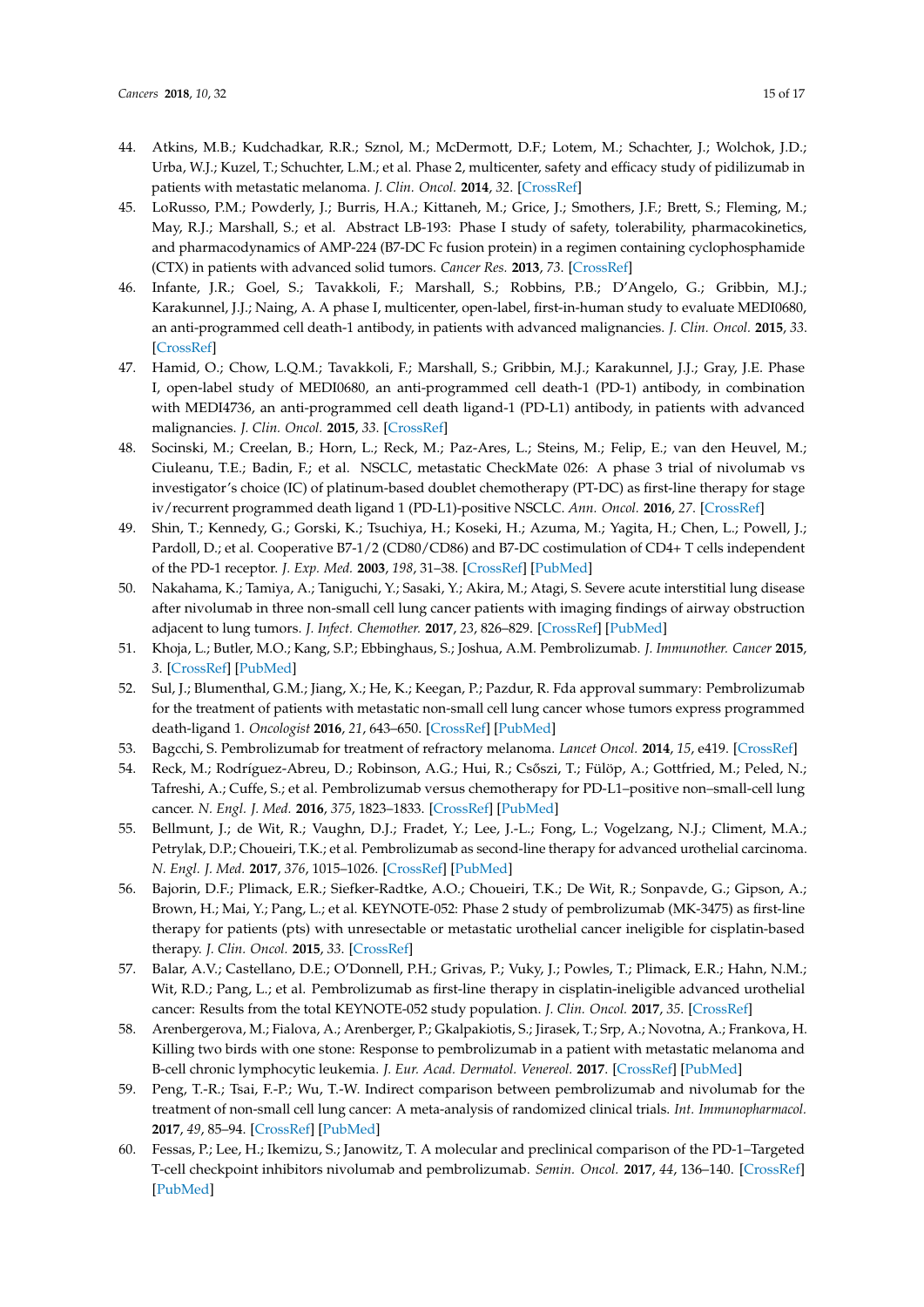- 61. Carotta, S. Targeting NK cells for anticancer immunotherapy: Clinical and preclinical approaches. *Front. Immunol.* **2016**, *7*, 152. [CrossRef] [PubMed]
- 62. Guillaume, T.; Rubinstein, D.B.; Symann, M. Immune reconstitution and immunotherapy after autologous hematopoietic stem cell transplantation. *Blood* **1998**, *92*, 1471–1490. [PubMed]
- 63. Infante, J.R.; Powderly, J.D.; Burris, H.A.; Kittaneh, M.; Grice, J.H.; Smothers, J.F.; Brett, S.; Fleming, M.E.; May, R.; Marshall, S.; et al. Clinical and pharmacodynamic (PD) results of a phase i trial with AMP-224 (B7-DC Fc) that binds to the PD-1 receptor. *J. Clin. Oncol.* **2013**, *31*. [CrossRef]
- 64. Duffy, A.G.; Makarova-Rusher, O.V.; Fioravanti, S.; Walker, M.; Venkatesan, A.; Abi-Jaoudeh, N.; Wood, B.J.; Citrin, D.E.; Greten, T.F. A pilot study of AMP-224—a PD-1 inhibitor—in combination with stereotactic body radiation therapy (SBRT) in patients with metastatic colorectal cancer. *J. Clin. Oncol.* **2015**, *33*. [CrossRef]
- 65. Chen, D.S.; Irving, B.A.; Hodi, F.S. Molecular pathways: Next-generation immunotherapy—inhibiting programmed death-ligand 1 and programmed death-1. *Clin. Cancer Res.* **2012**, *18*, 6580–6587. [CrossRef] [PubMed]
- 66. Ning, Y.M.; Suzman, D.; Maher, V.E.; Zhang, L.; Tang, S.; Ricks, T.; Palmby, T.; Fu, W.; Liu, Q.; Goldberg, K.B.; et al. FDA approval summary: Atezolizumab for the treatment of patients with progressive advanced urothelial carcinoma after platinum-containing chemotherapy. *Oncologist* **2017**, *22*, 743–749. [CrossRef] [PubMed]
- 67. Balar, A.V.; Galsky, M.D.; Rosenberg, J.E.; Powles, T.; Petrylak, D.P.; Bellmunt, J.; Loriot, Y.; Necchi, A.; Hoffman-Censits, J.; Perez-Gracia, J.L.; et al. Atezolizumab as first-line therapy in cisplatin-ineligible patients with locally advanced and metastatic urothelial carcinoma: A single-arm, multicentre, phase 2 trial. *Lancet* **2017**, *389*, 67–76. [CrossRef]
- 68. Fehrenbacher, L.; Spira, A.; Ballinger, M.; Kowanetz, M.; Vansteenkiste, J.; Mazieres, J.; Park, K.; Smith, D.; Artal-Cortes, A.; Lewanski, C.; et al. Atezolizumab versus docetaxel for patients with previously treated non-small-cell lung cancer (POPLAR): A multicentre, open-label, phase 2 randomised controlled trial. *Lancet* **2016**, *387*, 1837–1846. [CrossRef]
- 69. Rittmeyer, A.; Barlesi, F.; Waterkamp, D.; Park, K.; Ciardiello, F.; von Pawel, J.; Gadgeel, S.M.; Hida, T.; Kowalski, D.M.; Dols, M.C.; et al. Atezolizumab versus docetaxel in patients with previously treated non-small-cell lung cancer (OAK): A phase 3, open-label, multicentre randomised controlled trial. *Lancet* **2017**, *389*, 255–265. [CrossRef]
- 70. Hamid, O.; Sosman, J.A.; Lawrence, D.P.; Sullivan, R.J.; Ibrahim, N.; Kluger, H.M.; Boasberg, P.D.; Flaherty, K.; Hwu, P.; Ballinger, M.; et al. Clinical activity, safety, and biomarkers of MPDL3280A, an engineered PD-L1 antibody in patients with locally advanced or metastatic melanoma (mM). *J. Clin. Oncol.* **2013**, *31*. [CrossRef]
- 71. Emens, L.A.; Braiteh, F.S.; Cassier, P.; DeLord, J.-P.; Eder, J.P.; Shen, X.; Xiao, Y.; Wang, Y.; Hegde, P.S.; Chen, D.S.; et al. Abstract: PD1-6: Inhibition of PD-L1 by MPDL3280A leads to clinical activity in patients with metastatic triple-negative breast cancer. *Cancer Res.* **2015**, *75*. [CrossRef]
- 72. McDermott, D.F.; Atkins, M.B.; Motzer, R.J.; Rini, B.I.; Escudier, B.J.; Fong, L.; Joseph, R.W.; Pal, S.K.; Sznol, M.; Hainsworth, J.D.; et al. A phase II study of atezolizumab (atezo) with or without bevacizumab (bev) versus sunitinib (sun) in untreated metastatic renal cell carcinoma (mRCC) patients (pts). *J. Clin. Oncol.* **2017**, *35*. [CrossRef]
- 73. Rizvi, N.A.; Brahmer, J.R.; Ou, S.-H.I.; Segal, N.H.; Khleif, S.; Hwu, W.-J.; Gutierrez, M.; Schoffski, P.; Hamid, O.; Weiss, J.; et al. Safety and clinical activity of MEDI4736, an anti-programmed cell death-ligand 1 (PD-L1) antibody, in patients with non-small cell lung cancer (NSCLC). *J. Clin. Oncol.* **2015**, *33*. [CrossRef]
- 74. Segal, N.H.; Antonia, S.J.; Brahmer, J.R.; Maio, M.; Blake-Haskins, A.; Li, X.; Vasselli, J.; Ibrahim, R.A.; Lutzky, J.; Khleif, S. Preliminary data from a multi-arm expansion study of MEDI4736, an anti-PD-L1 antibody. *J. Clin. Oncol.* **2014**, *32*. [CrossRef]
- 75. Massard, C.; Gordon, M.S.; Sharma, S.; Rafii, S.; Wainberg, Z.A.; Luke, J.; Curiel, T.J.; Colon-Otero, G.; Hamid, O.; Sanborn, R.E.; et al. Safety and efficacy of durvalumab (MEDI4736), an anti-programmed cell death ligand-1 immune checkpoint inhibitor, in patients with advanced urothelial bladder cancer. *J. Clin. Oncol.* **2016**, *34*, 3119–3125. [CrossRef] [PubMed]
- 76. Kelly, K.; Heery, C.R.; Patel, M.R.; Infante, J.R.; Iannotti, N.; Leach, J.W.; Wang, D.; Chandler, J.C.; Arkenau, H.-T.; Taylor, M.H.; et al. Avelumab (MSB0010718C; anti-PD-L1) in patients with advanced cancer: Safety data from 1300 patients enrolled in the phase 1b JAVELIN solid tumor trial. *J. Clin. Oncol.* **2016**, *34*. [CrossRef]